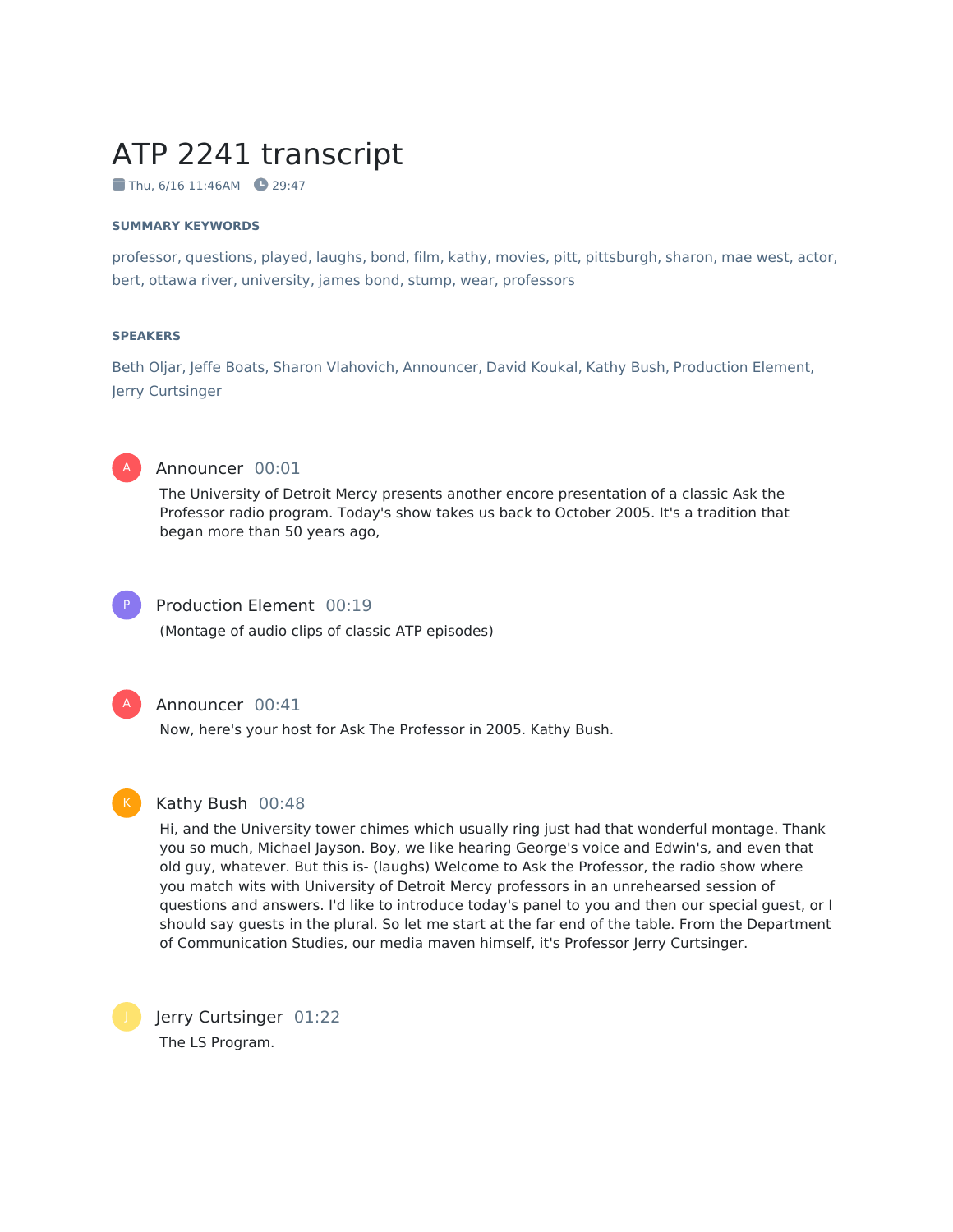

Jerry Curtsinger 01:31 I spent about an hour talking about that a little while ago. Trust me. Who is the director?

Kathy Bush 01:36 Stephen Manning

Jerry Curtsinger 01:37 Manning is. Okay. I knew it shifted?

Jerry Curtsinger 01:38 And I'm here because I'm not at hockey for a change.

Kathy Bush 01:39 Yes, it did. It really did.

Kathy Bush 01:43

We are so glad. But we're so glad that puck is back in our lives.

Jerry Curtsinger 01:46 Yes.



Kathy Bush 01:46

I couldn't stand another one of those CBC movies on Saturday night. If I didn't see Loran pretty soon, I was gonna lose it -

Jerry Curtsinger 01:46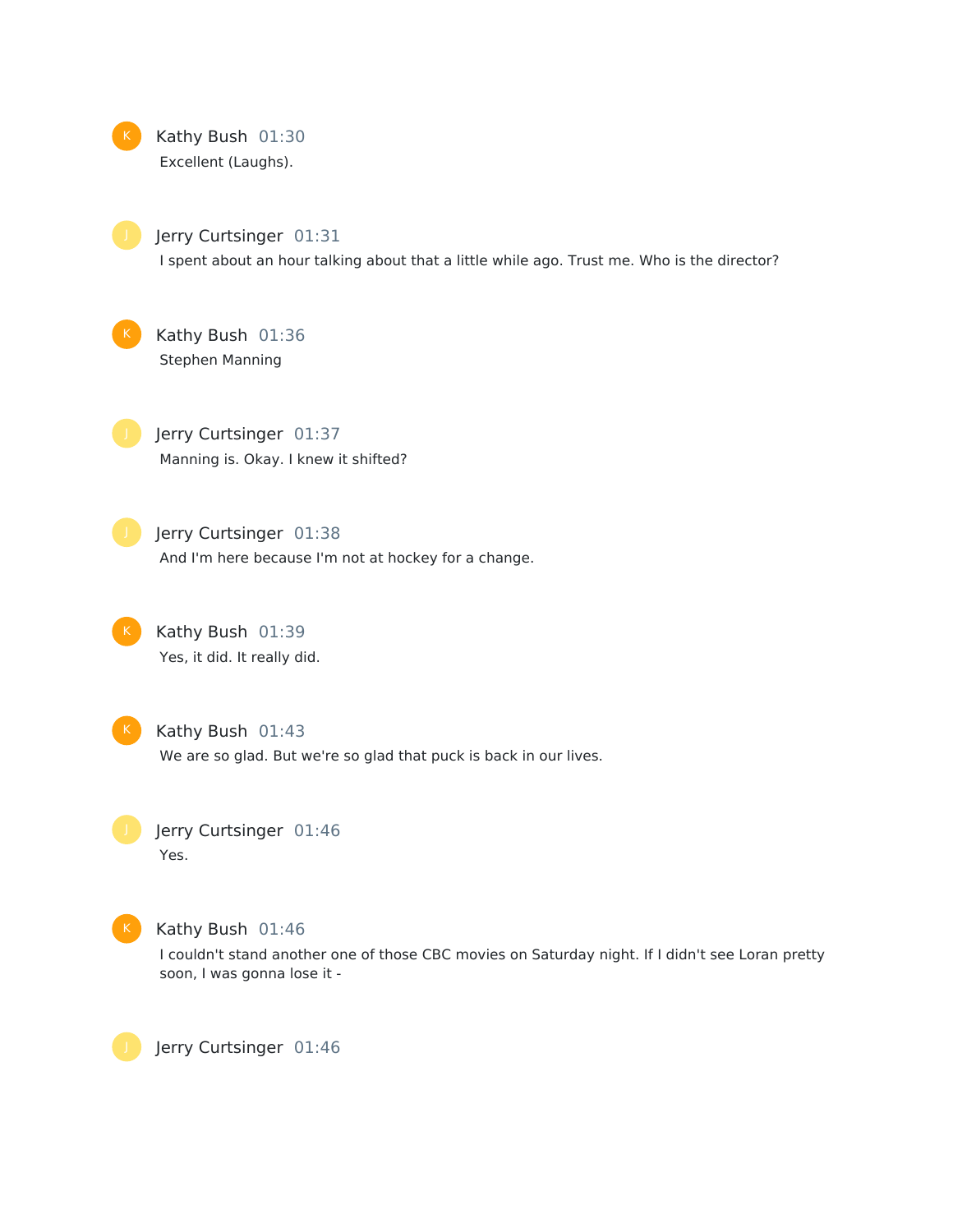The worst part is that I think Mac's On Third, I think is no more.



#### Kathy Bush 01:55

I know. Oh, and we send out condolences. First of all to Tony Bruce, and very sadly, Tony's mother has passed away. So again, our deepest sympathies and condolences to the whole Bruce family who always treated us like family. So we're sad to hear that. Truly. I know that the issue is a legalistic one. It's the famous Michigan Liquor Control Board thing that is just - Poor Tony. So we have hopes and prayers that things work out for Tony and that someday we'll be back down at Mac's eating some hamburgers and taping some great shows.

### Jerry Curtsinger 02:26

In deed. Now, to Jerry's right and my left, from the Department of Mathematics from Engineering and Sciences, It's Professor Jeffe Boats.



### Jeffe Boats 02:35

Now I'm all confused. You're using these left-right permutations and I've all scrambled.



#### Kathy Bush 02:38

Well, but you're a math guy, so you can straighten them out - if anybody can do vectors. I was gonna say - my money's on you for graphing theory and everything else there, Jeffe.



### Jeffe Boats 02:48

Oh, I'll do my best.



#### Kathy Bush 02:49

Okay, good man, yourself. And next to Jeffe and next to me, from the Department of Philosophy, its soon-to-be -paroled chair. It's Professor Beth Oljar.



#### Beth Oljar 02:59

It can't be soon enough. But I'll be patient



Kathy Bush 03:01 Ah, Don't Stop the Music, Dear.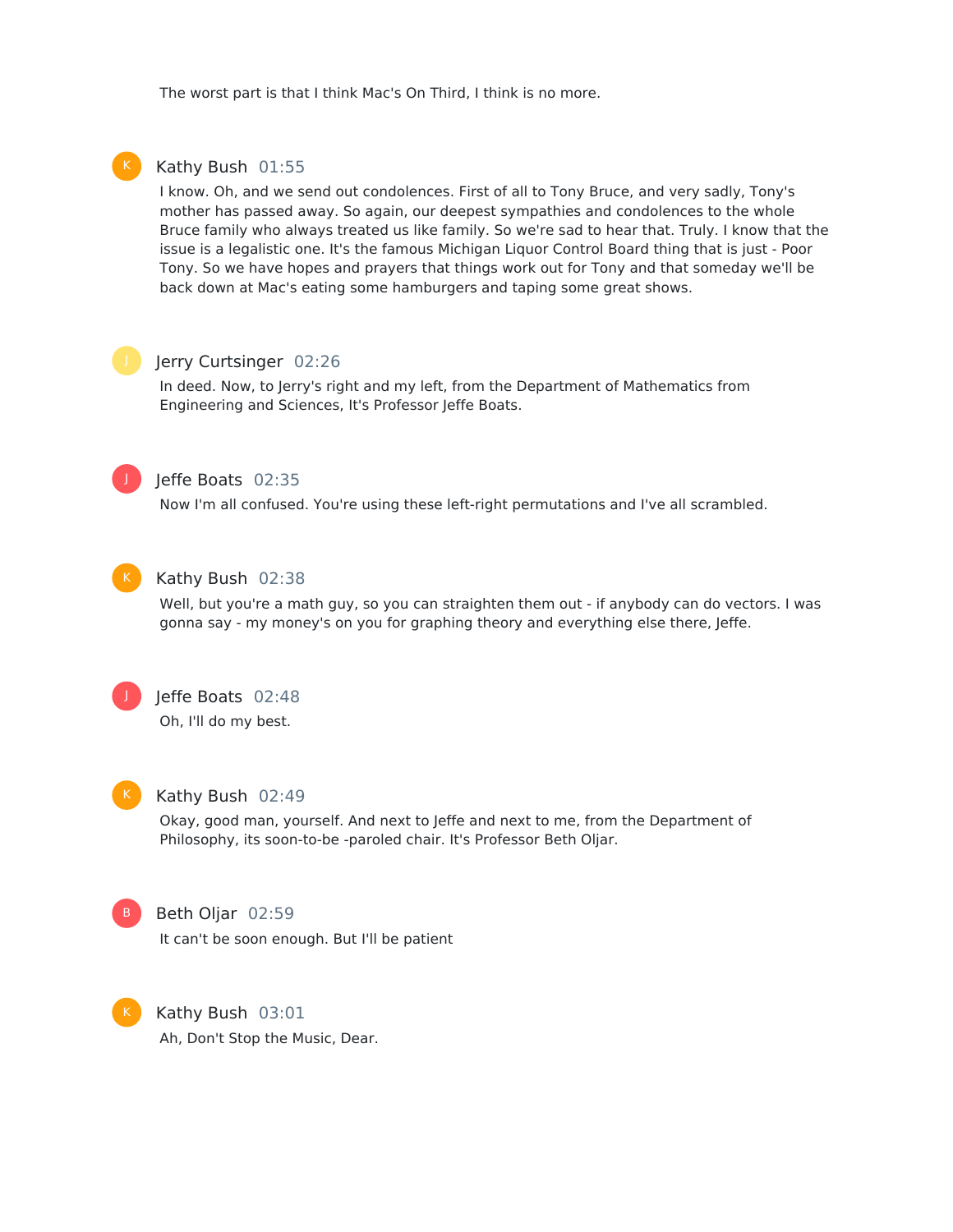

D

#### Jeffe Boats 03:02

Are they gonna make you wear a LoJack for a while, just the case they - (Kathy laughs)

David Koukal 03:05 Marty's the next sucker



Jerry Curtsinger 03:06 Who's the, uh - ?

Kathy Bush 03:11 Now now now, let us not do that.

Beth Oljar 03:15 But it is accurate.



#### Kathy Bush 03:17

Not that you are, Honey. Don't even start that. Okay. Now to my right, the hardest working director of The Honors Program ever at this university. I'd like to introduce Professor Dave Koukal.

D

## David Koukal 03:28

Thank you so much.



D

### Kathy Bush 03:29

No, you are. Dave has truly done magnificent work. We have a record number of freshmen this year, taking Honors courses. Dave has worked like a demon to get that schedule. He has done and dealt with the chairs better than anyone since Al Capone or myself. (The professors laugh) And I stand in awe of -

David Koukal 03:47 I'm blushing.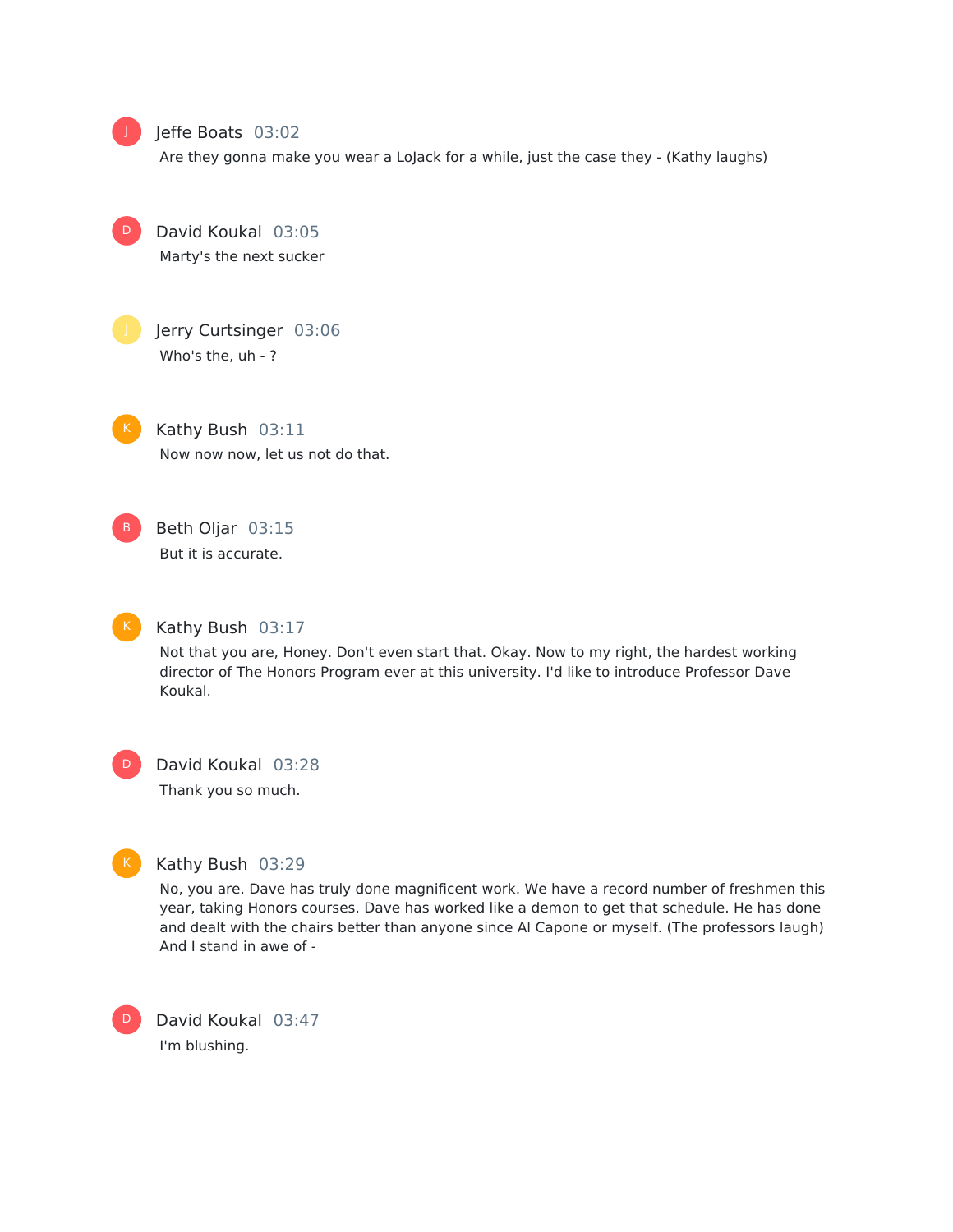

#### Kathy Bush 03:49

You should be, because you really - (Group laughter) And more than anything he was not Chuck-assized. Or Dausulated.



David Koukal 03:58 Dausified.



### Kathy Bush 03:59

Yeah, we do not want that. And our special guest today sitting next to David, which is appropriate, is someone who has a Master's in library science from Duquesne University, and lives here in our University community just north of the campus. So we'd like to welcome Sharon Vlahovich with us today.



Sharon Vlahovich 04:15 Thank you so much.



### Kathy Bush 04:16

And we are so glad you could be here



### David Koukal 04:18

I have a correction though. She got her Master's from Pitt.



#### Kathy Bush 04:21

Oh, forgive me.vHey, we don't want - Oh, so you're one of those Pitt? Now, wait a minute. What is the Pitt school name?



K

Sharon Vlahovich 04:28 University of Pittsburgh.

Kathy Bush 04:29 No. But I mean -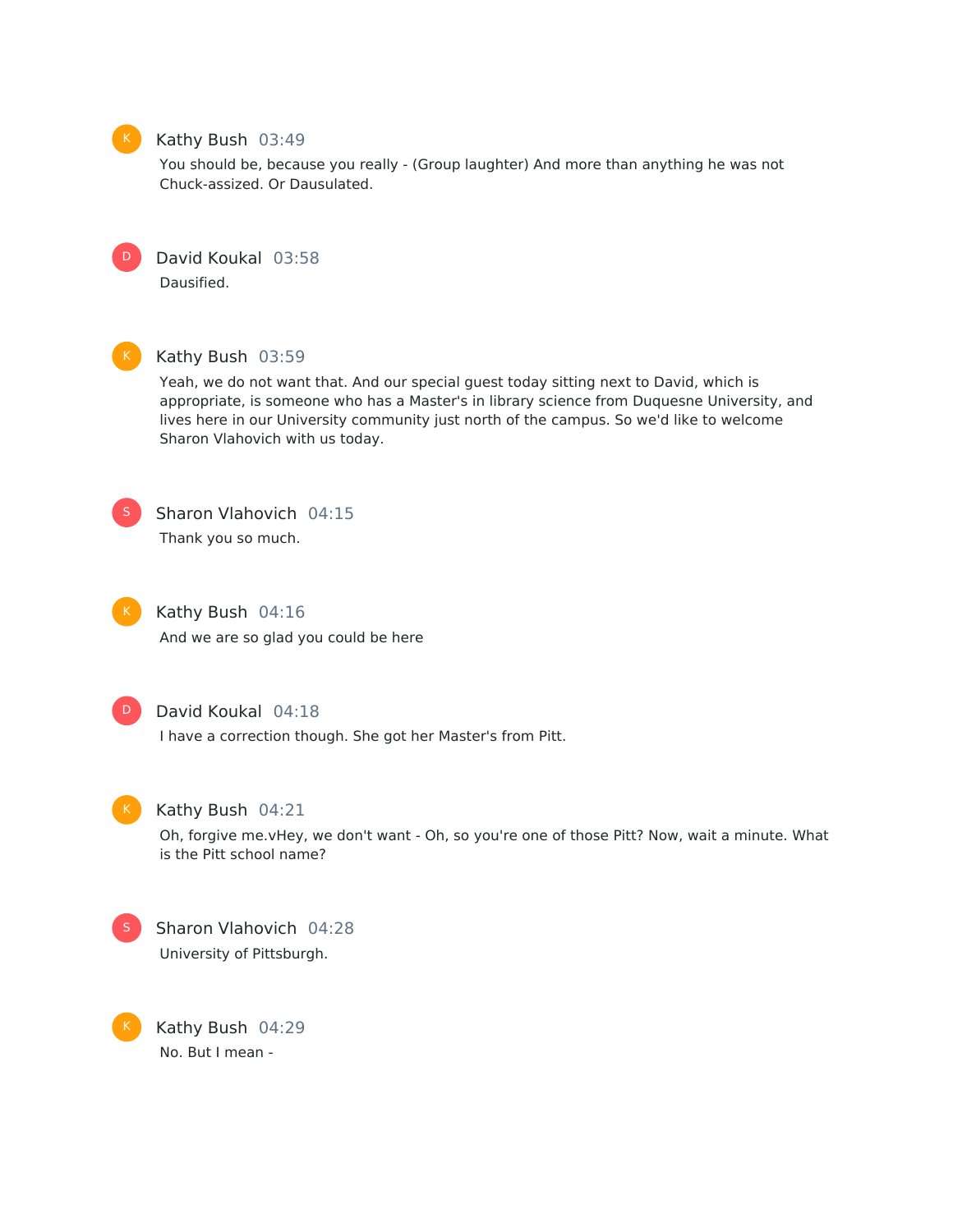

#### Kathy Bush 04:30

The Panthers. My junior year in Ireland, a woman from Pittsburgh who went to Pitt, I was trying to think of the animal - because we both joined the fencing team to take hot showers - because it wasn't easy to get a hot shower in Ireland, let me tell you. And she insisted on wearing her Pitt hat, even at University College Cork events



Sharon Vlahovich 04:30 The Panthers.

Sharon Vlahovich 04:49 Oh!



### Kathy Bush 04:50

So she was the first one to kind of wear it hip hop style. And uh -



### David Koukal 04:53

So, that's where that came from.



#### David Koukal 04:54

Yeah, so that was always that - So I always say "Annie, you started the Hip Hop Generation, girl". And now she's the Catholic mother of seven. I wonder how her children - I should get a hold of her kids (Sharon laughs)



### Jeffe Boats 05:06

Since we have fellow Ex-Pittsburghers here, I gotta ask, especially since you're at the Pitt.



### Kathy Bush 05:09 That's right.



#### Jeffe Boats 05:10

You must have sampled the fine cuisine at the O, right. The original O.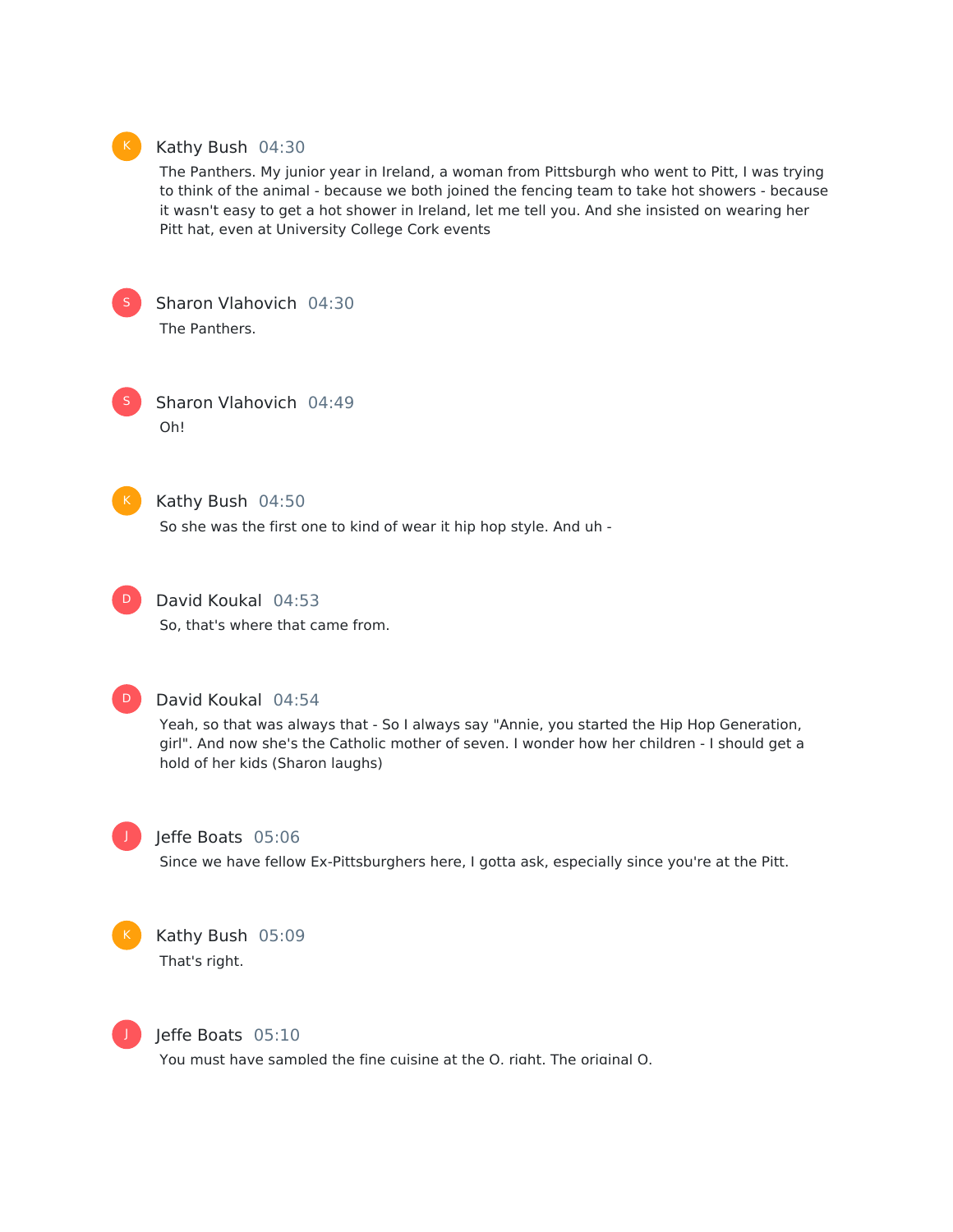|    | Sharon Vlahovich 05:14<br>Oh, yes. Oh, yes.                                                                                                                          |
|----|----------------------------------------------------------------------------------------------------------------------------------------------------------------------|
|    | Jeffe Boats 05:15<br>Where the small fries serve six.                                                                                                                |
|    | Kathy Bush 05:16<br>Wow!                                                                                                                                             |
|    | Sharon Vlahovich 05:16<br>Small fries serve six. If they were big eaters. Yeah.                                                                                      |
| D. | David Koukal 05:21<br>But did you ever have a Pierogi Pizza at Michaels on the south side? A Pierogi Pizza.                                                          |
|    | Sharon Vlahovich 05:27<br>No, no. They just put the fries right inside.                                                                                              |
|    | Jeffe Boats 05:30<br>Yeah,                                                                                                                                           |
|    | David Koukal 05:31<br>But the pierogi pizza was actually - what it was - It was potatos- And It wasn't Pierogi Pizza. It<br>was a pizza with mashed potatoes inside. |
|    | Jerry Curtsinger 05:38<br>Is this new the hockey arena, because I'm going there next week.                                                                           |
|    |                                                                                                                                                                      |

You must have sampled the fine cuisine at the O, right. The original O.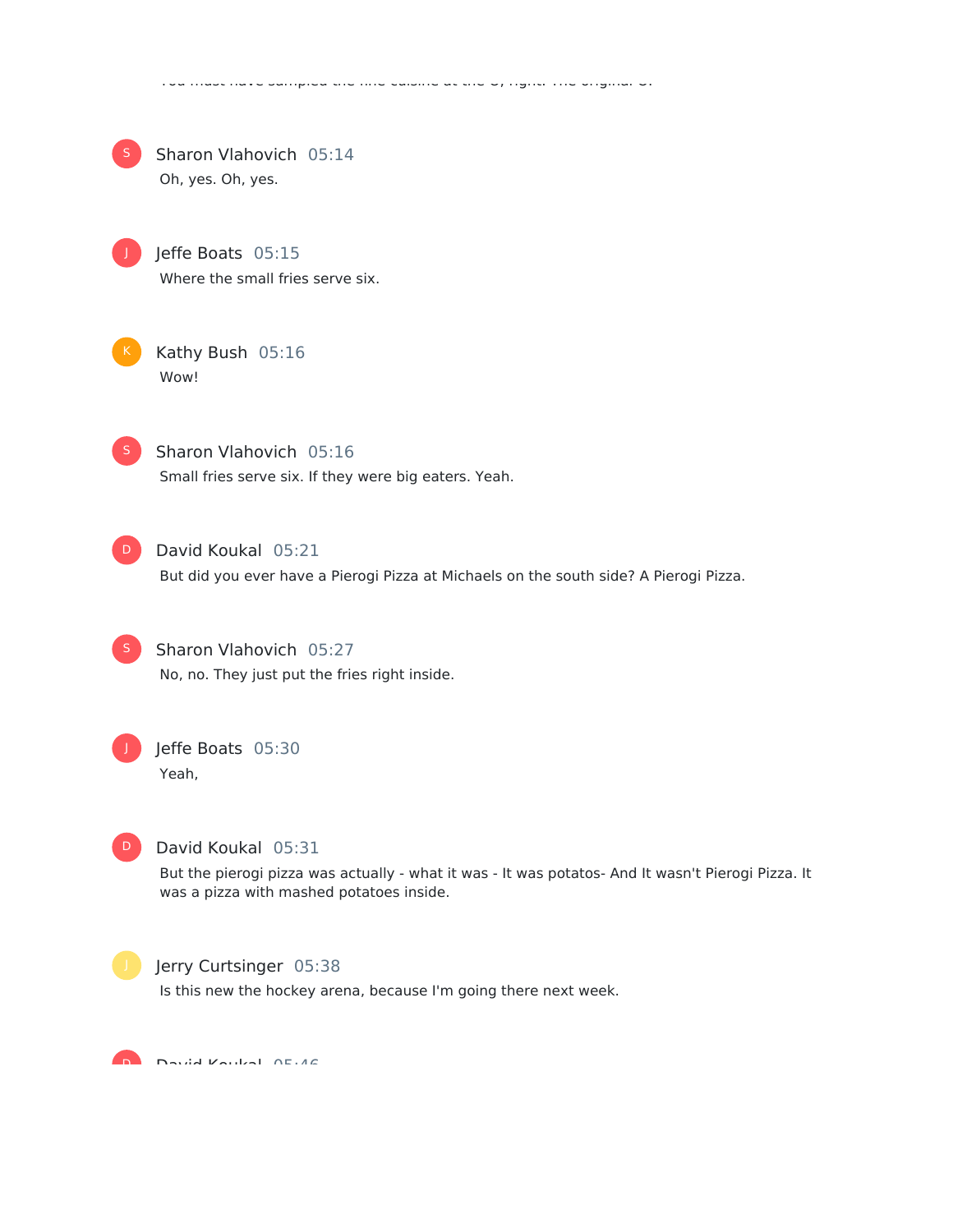David Koukal 05:40

Everything's close in Pittsburgh.



 $\overline{\mathsf{D}}$ 

### Kathy Bush 05:47

Yeah, So we have we have three people that attended grad school, it appears, in Pittsburgh, Sharon, Dave and Jeffe.



### Jeffe Boats 05:53

And they're the Big Three, too. the big three colleges.



#### Kathy Bush 05:54

That's right. So - Pitt, Duquesne and Carnegie Mellon. Correct?



Jeffe Boats 05:57 Yep,



Kathy Bush 05:58 Indeed. Or - Car-nay-gee



### Jeffe Boats 06:01

Car-nay-gee. Oh, yeah. Say it with a Scottish accent.



#### David Koukal 06:04

We can try to do the show where we have to - we actually speak the Pittsburgh lexicon, which is where you actually you know, rubber bands become gummy bands - and you drop your infinitive. Like you say "This room needs vacuumed.



### Sharon Vlahovich 06:16 Needs vacuumed?



#### David Koukal 06:17

Yeah, instead of "y'all", you say "yinz". Pittsburghers are called Yinzers. "Yinz going to the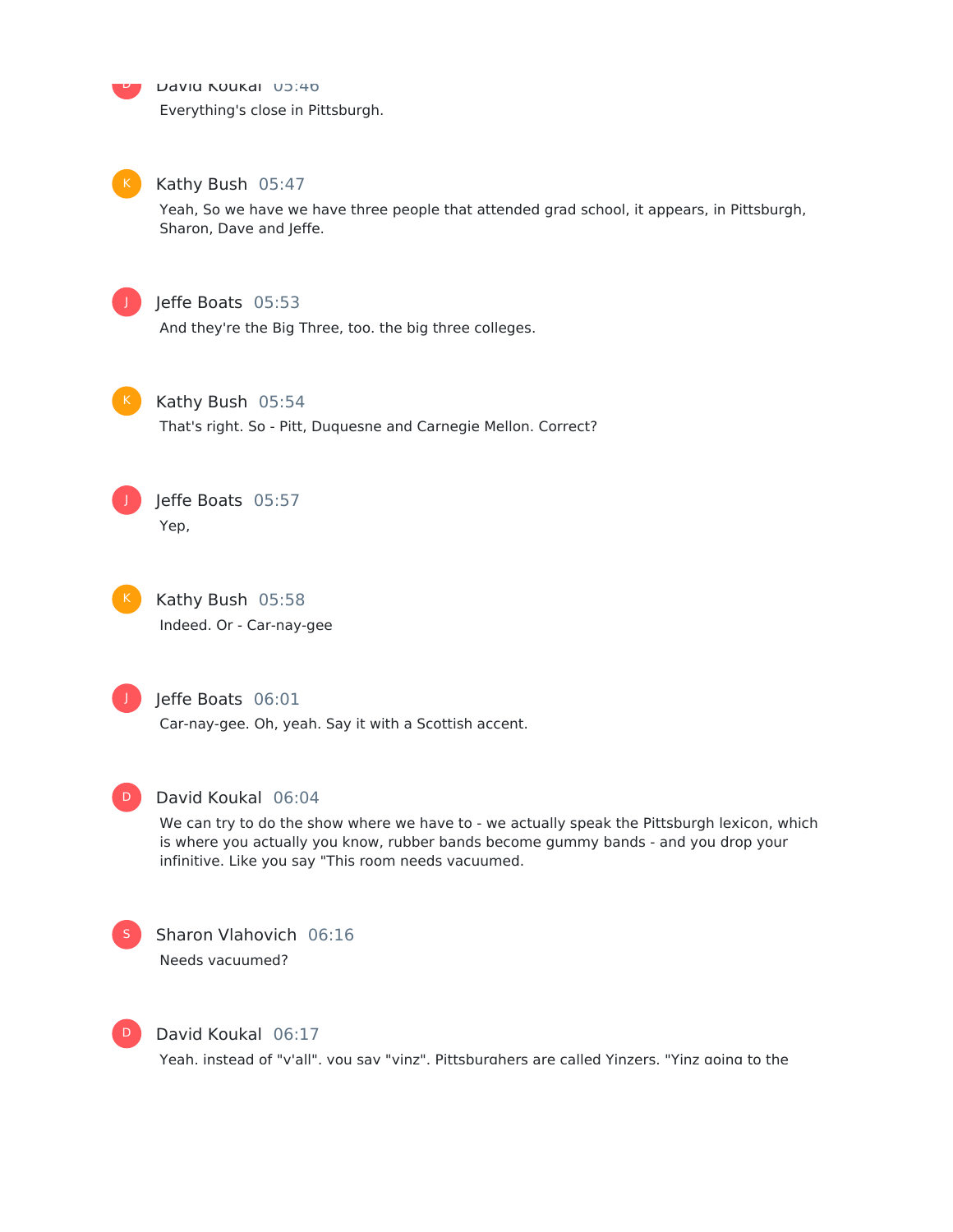Yeah, instead of "y'all", you say "yinz". Pittsburghers are called Yinzers. "Yinz going to the hockey game tonight?"



Kathy Bush 06:25

Jerry will be. Jerry will certainly be going to a hockey game.



### Jerry Curtsinger 06:28

Yeah, I'll be sitting in the HD Net truck.



### Kathy Bush 06:29

Oh, They've got a rockin team this year. Canada. Crosby is playing for them.



Jeffe Boats 06:35 They haven't won a game yet.



Kathy Bush 06:36 The pride of (unintelligible)

Jerry Curtsinger 06:38 They sent a reporter that -



## Kathy Bush 06:40 from the Toronto Globe and Mail that there is an apartment

Jerry Curtsinger 06:42 that's there. That's



Kathy Bush 06:43 In Pittsburgh that's what we call Crosby nation. Okay.

**Jerry Curtsinger 06:40**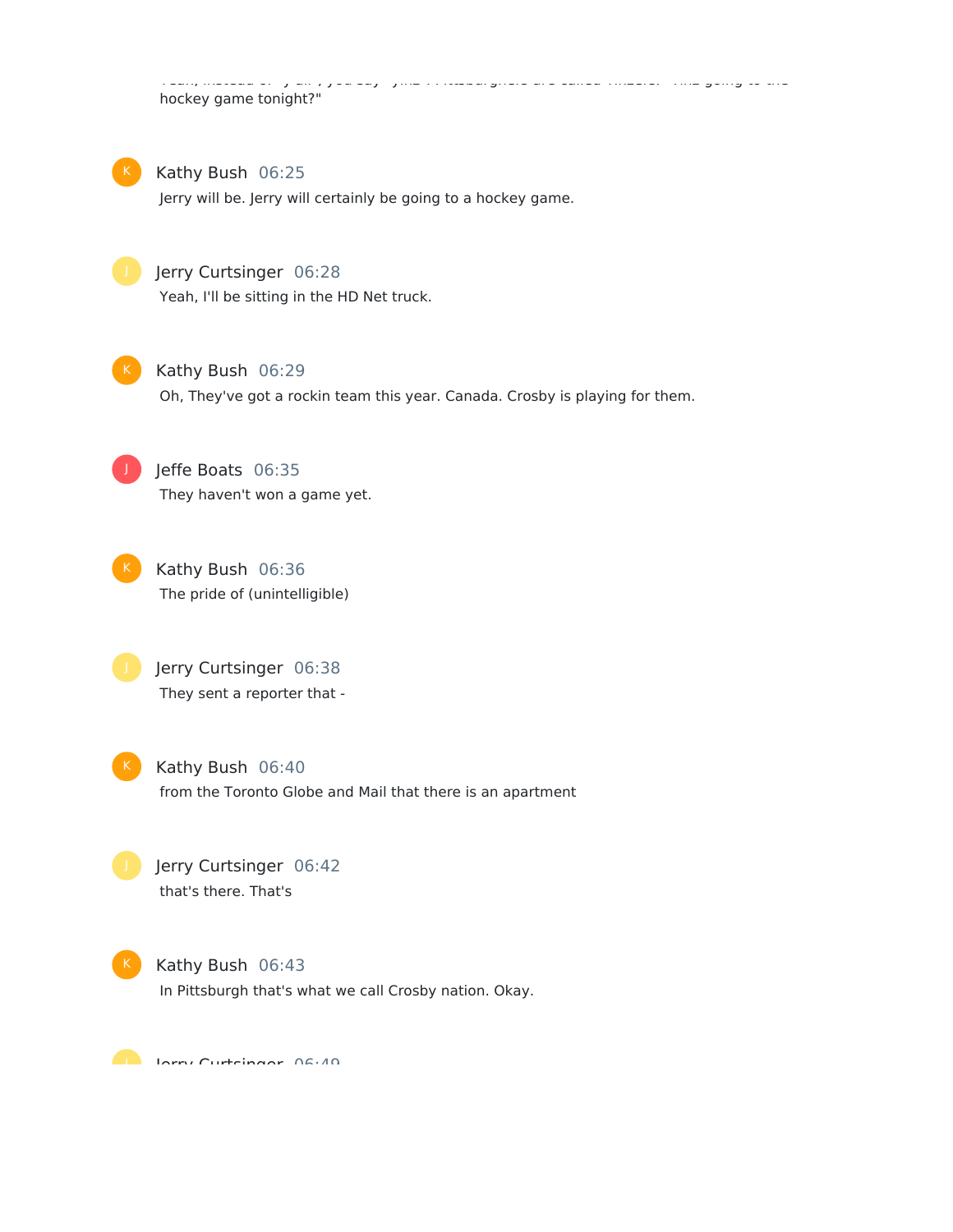#### Jerry Curtsinger 00:49

Did you get the email on "Hockey comes to Belfast". Did you get the one I forwarded to you?

Beth Oljar 06:52 We are so egalitarian.

#### Kathy Bush 06:52

Yes, I did. Thank you. Well, this is the show where you can send us questions on hockey on French fries, on philosophy, on mathematics, on film or whatever you want. And if you stump the panel, you will win a fabulous t-shirt as well as the autographed photograph or photographed autograph. And if you don't stump us, you get a prize. So what have you got to lose?



B

### Kathy Bush 06:53

Okay, we should say the non-winners package, not a losers package. That's not very kind. So how do you get out of this experience?



#### Announcer 07:25

You can email Ask The Professor at ATP at UDMercy.edu or visit the Ask the Professor Facebook page.



#### Kathy Bush 07:33

The last time we had some questions from Bert Tilley, of Attalla Alabama, who has been a longtime listener and certainly has given us some of the best questions. He always has questions for the panel, and some are general questions and some are specific. So we want to give Jeffe and an opportunity to answer his question, which was "Jeffe, were you one of those child prodigies?"



### Jeffe Boats 07:56

Okay, I was doing weird - funny stuff when I was young. Yeah, sure.



#### Kathy Bush 07:59

Okay. Well, that's fine. Now the general question to - uh -

 $\overline{\phantom{a}}$   $\overline{\phantom{a}}$   $\overline{\phantom{a}}$   $\overline{\phantom{a}}$   $\overline{\phantom{a}}$   $\overline{\phantom{a}}$   $\overline{\phantom{a}}$   $\overline{\phantom{a}}$   $\overline{\phantom{a}}$   $\overline{\phantom{a}}$   $\overline{\phantom{a}}$   $\overline{\phantom{a}}$   $\overline{\phantom{a}}$   $\overline{\phantom{a}}$   $\overline{\phantom{a}}$   $\overline{\phantom{a}}$   $\overline{\phantom{a}}$   $\overline{\phantom{a}}$   $\overline{\$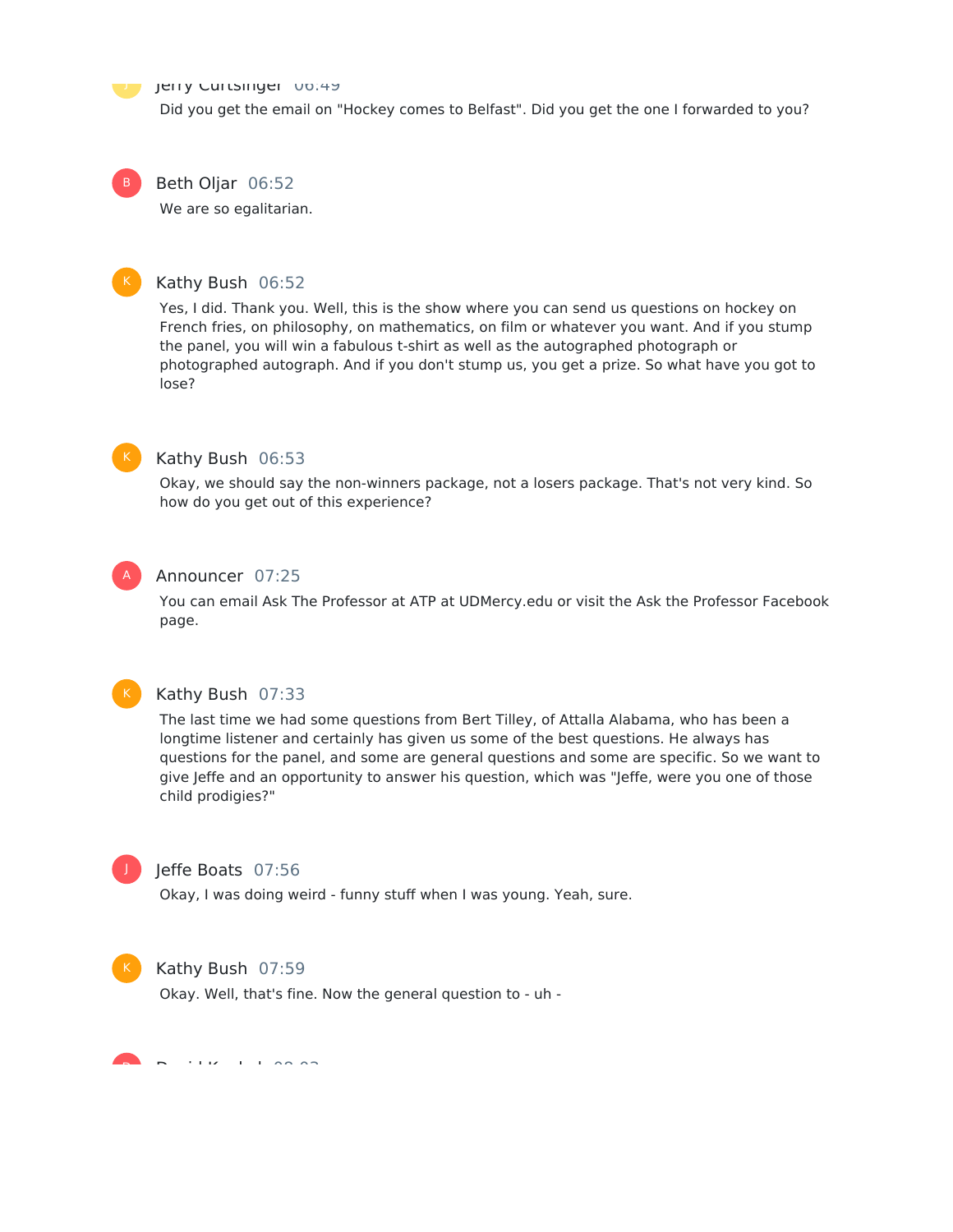#### David Koukal 08:03

Well, then by that standard, I'm a prodigy.



D

#### Kathy Bush 08:05

I was gonna say, Well, but were they things that were brainy and perhaps -



### Jeffe Boats 08:10

I skipped a lot of grades when I was young. Like, I was seven years old and in the fifth grade. It was a wierd adjustment. Yeah.



### Kathy Bush 08:17

Oh, well, you've done okay. Don't worry about it. Now, the general question, which I certainly want to give Dave and Sharon a chance to answer is "Do you own a tire pressure gauge?"



### Sharon Vlahovich 08:27 Yes.



#### David Koukal 08:28

Sharon absolutely insists on it. In fact, she's upgraded recently



### Sharon Vlahovich 08:32 AndI know how to use it.



### Beth Oljar 08:32 I don't know how to use one.



K

Sharon Vlahovich 08:33 I know how to use it.

Kathy Bush 08:35 And who taught you?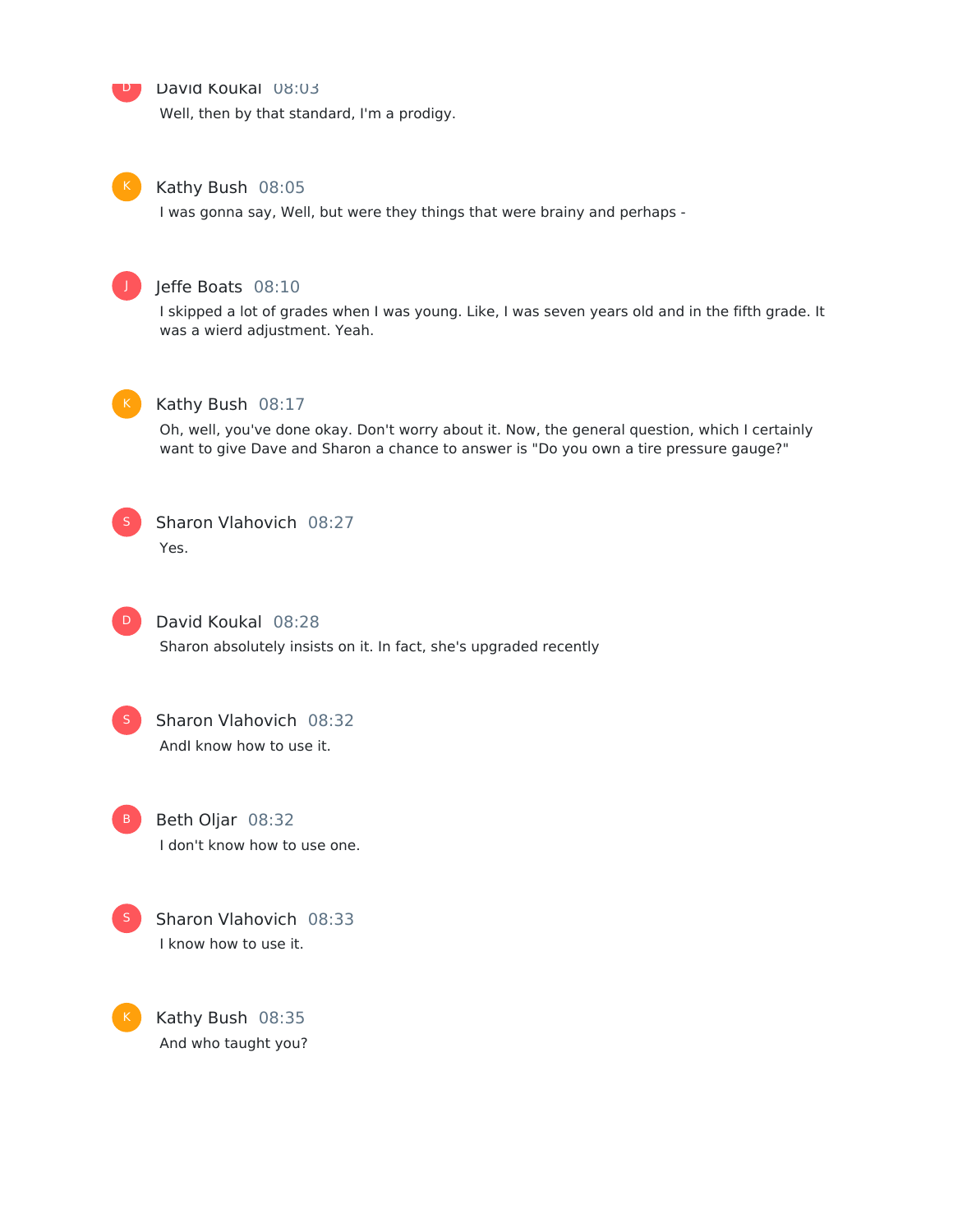Sharon Vlahovich 08:35

My dad.



#### Kathy Bush 08:36

So did my dad. I'm so glad to hear that. He said that a woman should know how to change a tire, check the air, - you know -



### Kathy Bush 08:42

Yeah, the check the oil, water and all of that - and and he said, you know - "Don't to be dependent".



### Sharon Vlahovich 08:42 Check the oil.



### David Koukal 08:47

In fact, she does all the car maintenance in our house.



### Kathy Bush 08:50

Excellent. And we had one last question from Bert - that we didn't get to actually. And here it is - because this is the determinant we figured out. Well, let's throw this Jeffe's way to make sure that Dan was right. 12 out of 16 is what percentage?





D

Kathy Bush 09:06 Excellent. Dan is on the mark

David Koukal 09:08 Well, I couldn't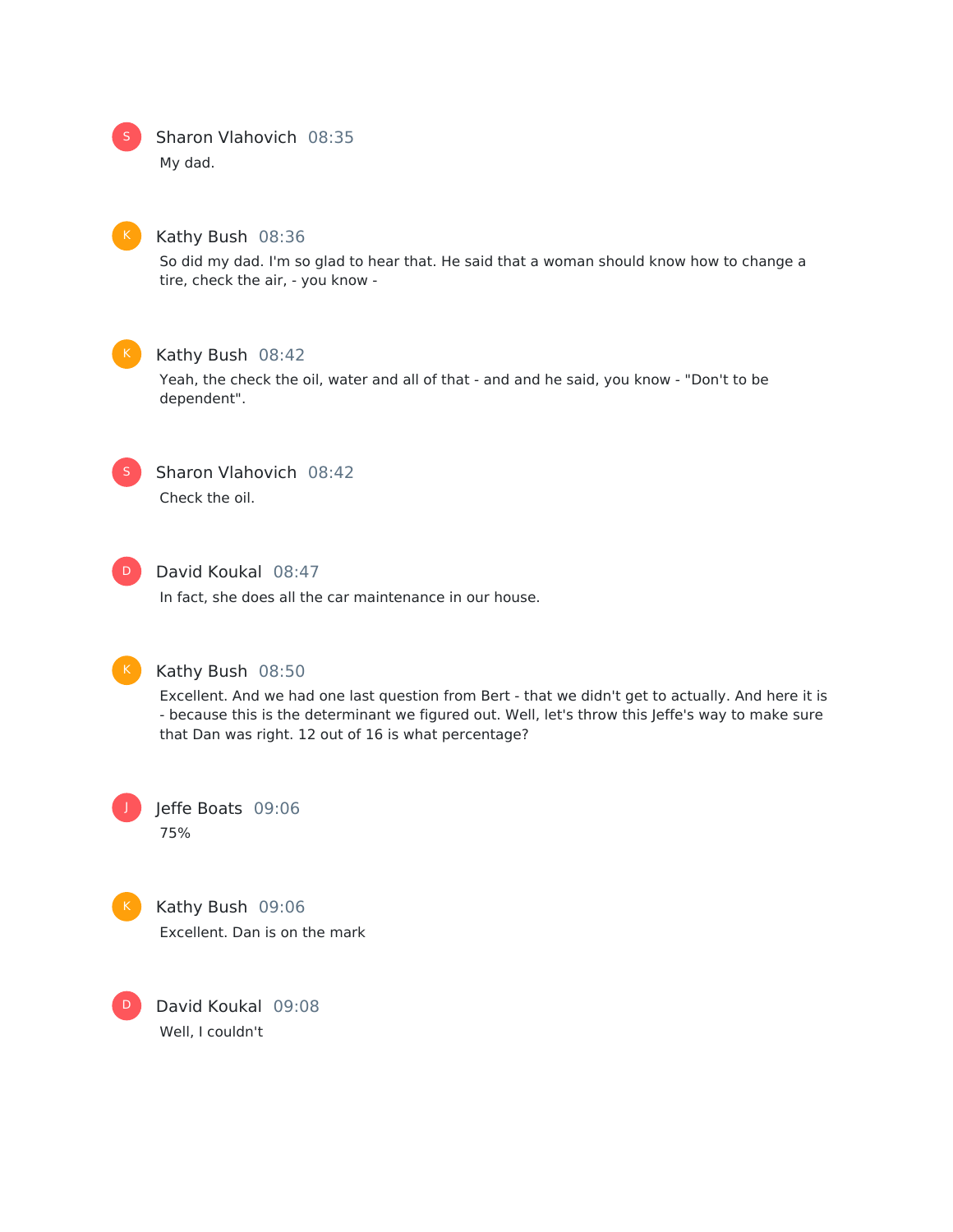B

#### Beth Oljar 09:08

Even I can calculate that one.

### Kathy Bush 09:10

The first two thirds of its upper section forms an international border. Typically one and a quarter mile wide in this section. It widens at points to form Lake St. Francis and Lake St. Louis. Its middle section includes locks on Pierre and its lower section is as wide as 90 miles. Name the second longest river in Canada.



### Jeffe Boats 09:34

I wish I could name the first. (Group laughter)



### Kathy Bush 09:38 Okay, now..



Jeffe Boats 09:39

Well, the St. Lawrence has got to be the first, eh.

David Koukal 09:42 Is Bert Canadian? D



D

Kathy Bush 09:43 No, Bert is from Attalla Alabama.

David Koukal 09:45 Okay.



Jerry Curtsinger 09:46 Is there such thing as a Quebec River?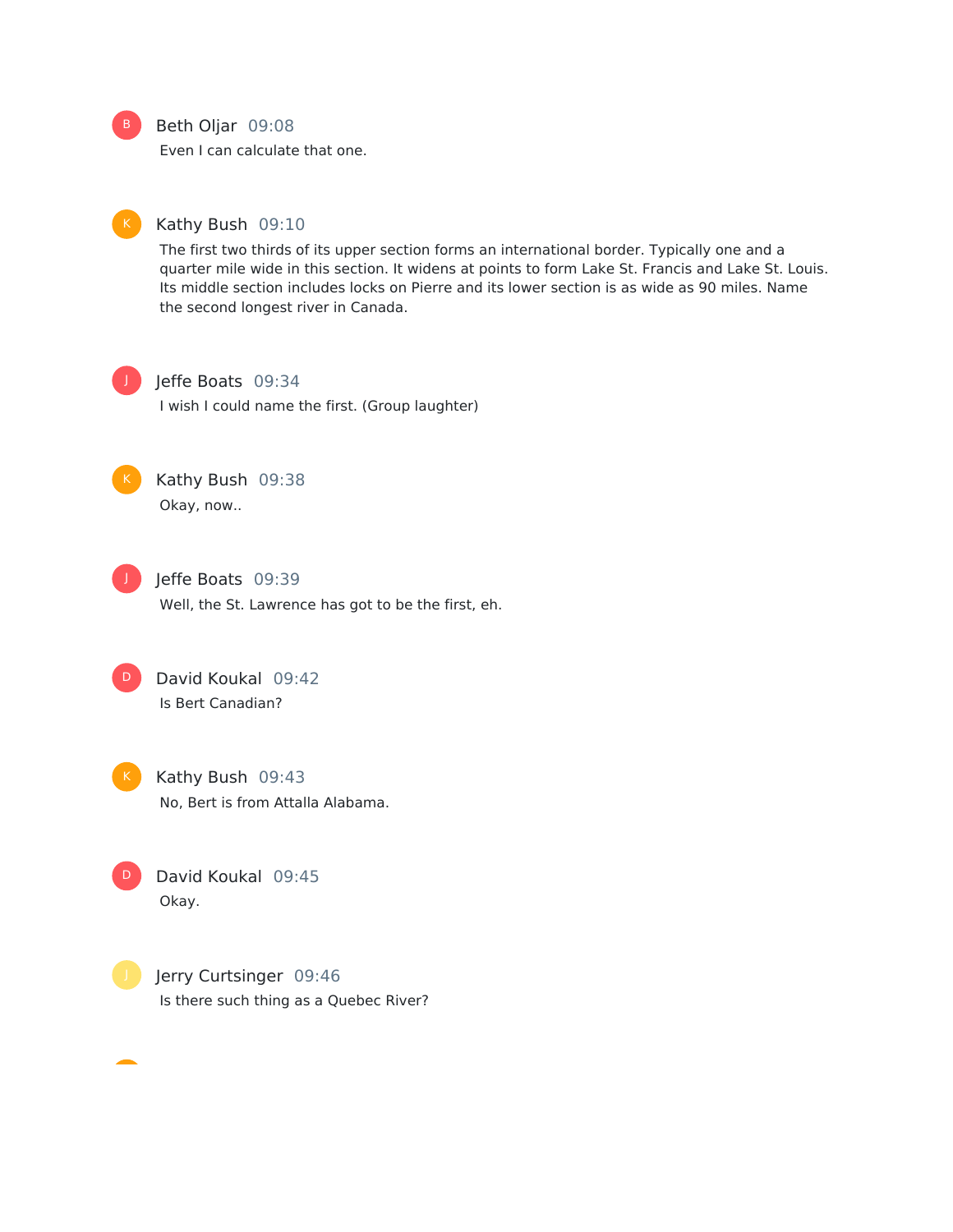Kathy Bush 09:48 No, but this river is in Quebec, and I think, uh -

Jerry Curtsinger 09:52 Usually, I stop at the end of Ontario.



David Koukal 09:54 How about the Ottawa River?

J

Jeffe Boats 09:56 St. Lawrence Seaway?

D

K

Kathy Bush 09:57 It is the St. Lawrence River. The Ottawa River Valley is -



Kathy Bush 10:00 There is an Ottawa River.



Jerry Curtsinger 10:01 There is rafting on the Ottawa River.

David Koukal 10:03 Yeah, if you just start naming provinces in Canada, you're gonna get it.

Kathy Bush 10:03 And there is (laughs)

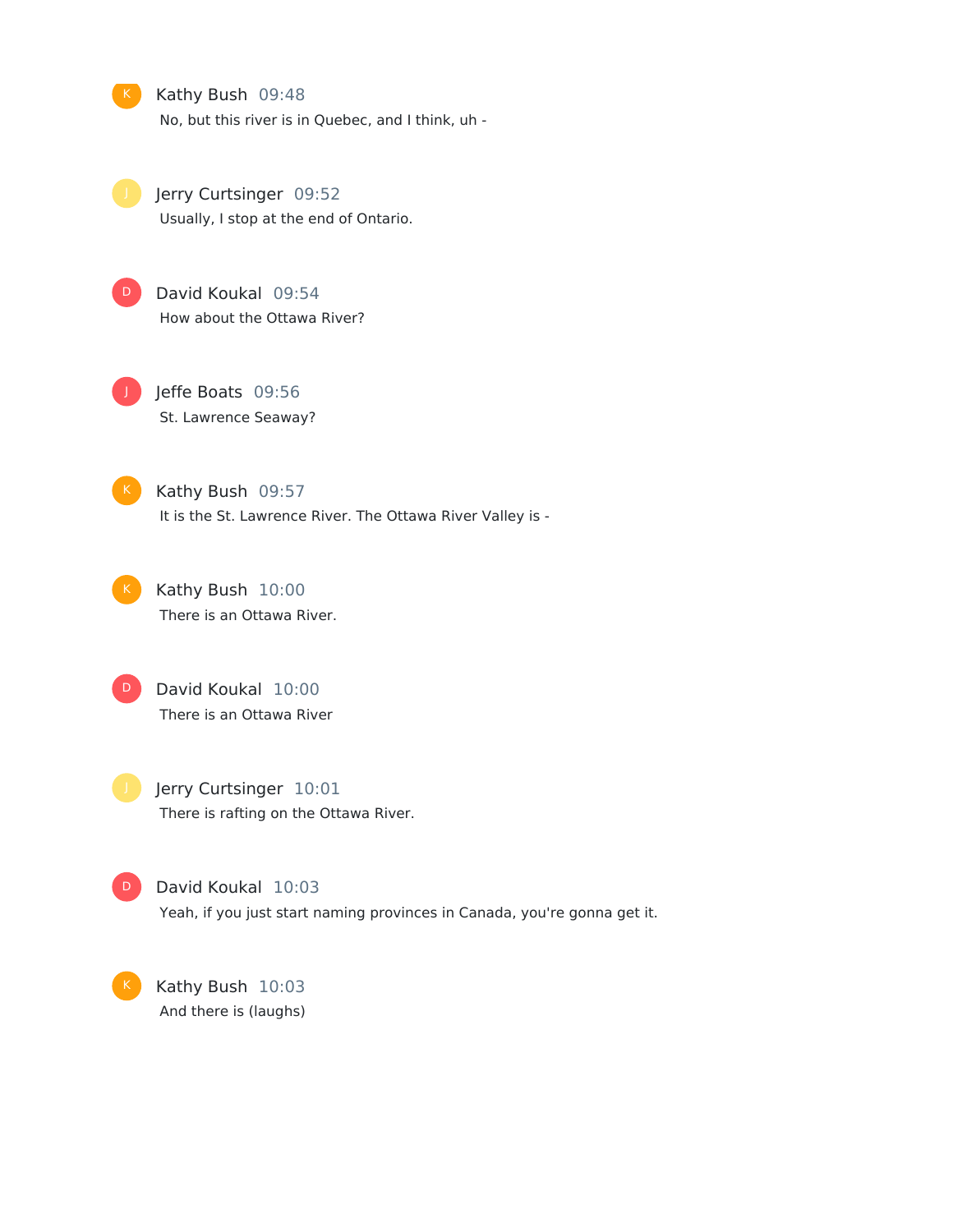

#### Kathy Bush 10:07

Okay, Bert. I'm sorry buddy, youy didn't stump us, but let's get you a new T shirt. And we definitely want to make sure we get the photo when it's ready to you. Okay. And we have another set of questions that comes to us from Tom DeWitt of Farmington Hills, Michigan.



#### Jeffe Boats 10:24

He's becoming a regular regular.

#### Kathy Bush 10:26

He said, "I heard you ask my questions this morning on the radio. First of all, I have not sent you any questions about musicals". In the past, somebody thought that Tom had sent us Musical Questions, but he said, "I don't know if I'll do so in the future". But he said "You asked what led to the teaming up of The Adventures of the Superman radio show, so I'll try to tell you briefly. The plot in the radio show was very simple. Batman was missing. So Robin came to Metropolis to ask for Superman's assistance in finding the cape crusader. So would have known this. He said the 1952 comic book story was a bit more involved that Clark Kent was going on an ocean voyage for his vacation when he was informed that the ship was overbooked and was asked to share his room with another passenger who turned out to be Bruce Wayne".

### J

#### Jeffe Boats 11:14

Because if you make two passengers share, you pick the richest guy to have to share.



#### Kathy Bush 11:19

Well, he's saying here and I love Tom's comment here in parentheses. "You would think that with all his money, Bruce Wayne could afford to have gotten private quarters, but I guess that would have spoiled the story". No, I mean, yeah, that's pretty interesting. Okay. Ooh, did they fight over Lois Lane? Ooh. Ooh, yes! "An interesting element was that Lois Lane seemed to have an interest in The Caped Crusader over The Man of Steel". Lois, you teasin' little tart ya



#### Beth Oljar 11:49

Yeah. Go for the psycho over the straight guy.



#### Kathy Bush 11:51

Yeah, That's kind of interesting. Anyway, he said "Now to some new business and new questions. A few questions about James Bond".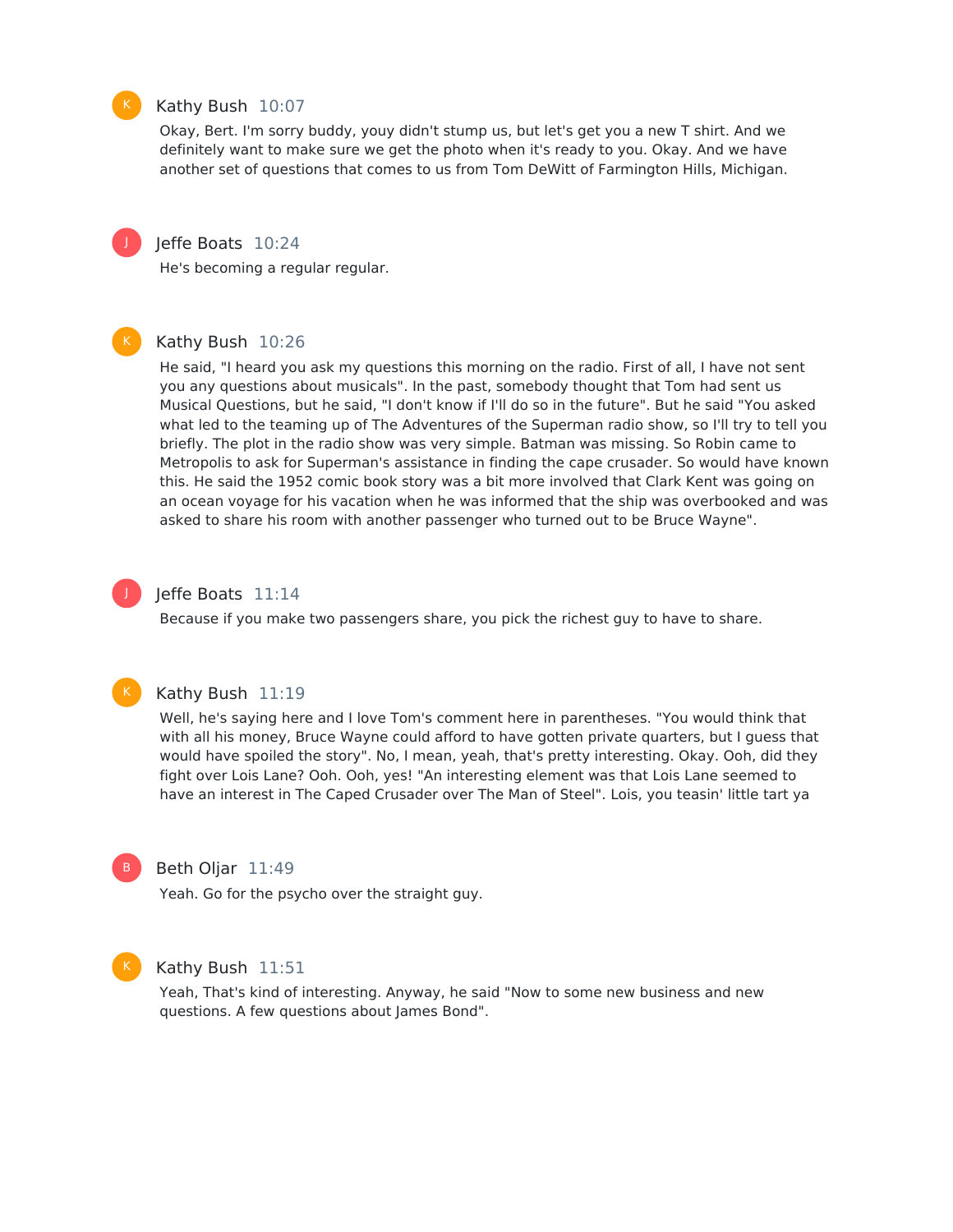Beth Oljar 11:59  $\overline{B}$ 

We can only get one wrong?



Jeffe Boats 12:00

How many questions are there?



Kathy Bush 12:01 Let's see. 12345, uh - 8. What percentage?

Jeffe Boats 12:08 87.5.



J

Jerry Curtsinger 12:08 Oh, Yes. I was gonna give you a run for your money.



Kathy Bush 12:11 Okay, who was the first actor to play James Bond?



David Koukal 12:15 Sean Connery.

 $K$ 

Kathy Bush 12:16 No. This is dealing with a 1954 series. Television series. Yeah.



K

B Beth Oljar 12:23 So, it wasn't George Lazenby either.

Kathy Bush 12:25 No, it wasn't.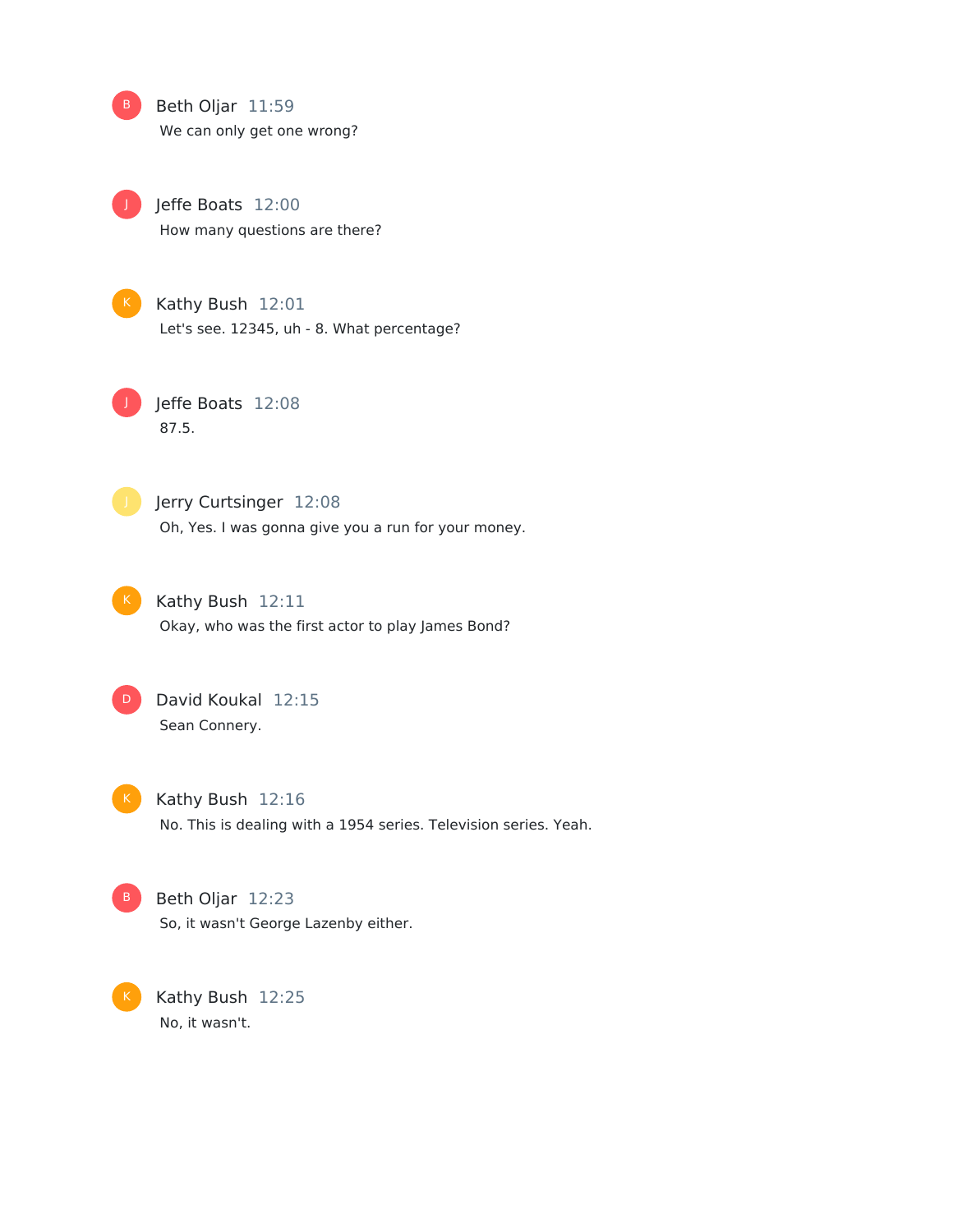

### Jeffe Boats 12:26

I've never even heard this.



### Kathy Bush 12:27

This is very odd. Okay, let's see. Let me help you with some clues. The last name is the same name as a 50's family. A Happy TV family.



### Jerry Curtsinger 12:37

Nelson.



#### Kathy Bush 12:38

That's right, Nelson. Okay. And the first name is the same name as someone who actually - let's see - he started off as being Bette Midler's piano player.



Jerry Curtsinger 12:49 Barry Manilow.



Kathy Bush 12:49 Okay, so Barry Nelson.



#### Jerry Curtsinger 12:51

That's how they advertised. When Manilow first went solo.



Kathy Bush 12:54 I know.



#### Kathy Bush 12:55

In the Detroit News, the entertainment section. It was Barry Manilow and then beneath it said Bette Midler's musical director

 $K$  Kath $\alpha$  Bush 13.01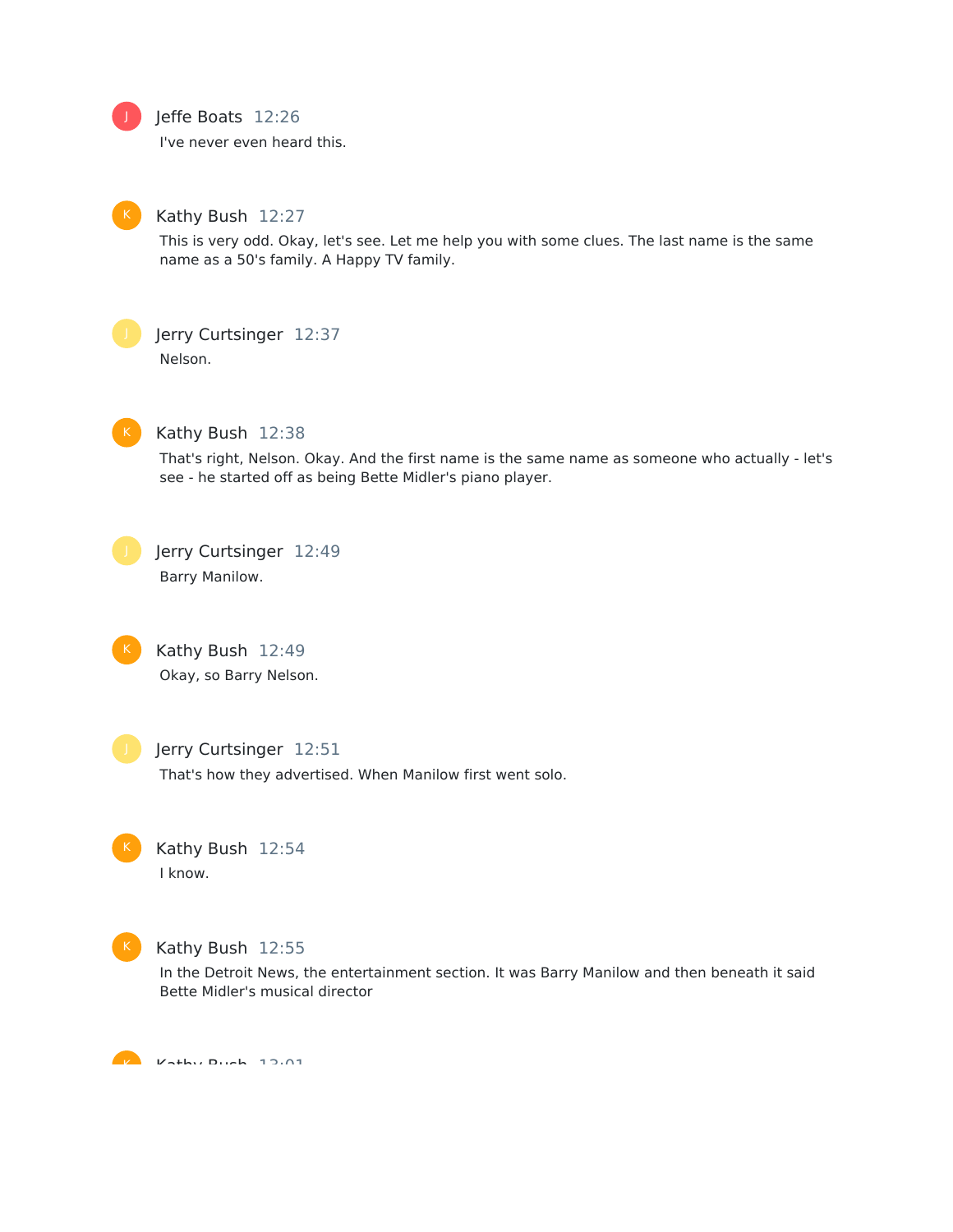

#### Kathy Bush 13:01

because they first met when she was singing at The Baths in New York City. That's how - he was a piano player at the bathhouse there. One of the more popular ones.

B

### Beth Oljar 13:10

That album was one of my favorites.



#### Kathy Bush 13:12

There you go. He writes that, uh -



David Koukal 13:14 That explains a lot.



### David Koukal 13:15

that Barry Nelson starred in the 1954 TV show that became a series called Climax. And one of the shows was an adaptation of Ian Fleming's novel Casino Royale



### Jeffe Boats 13:25

Well, that explains why they never made a movie out of it.



### Kathy Bush 13:27

Yeah



#### Jeffe Boats 13:27

I guess the next one is going to be - They're going to start all over again from the beginning and -



#### Kathy Bush 13:30

Now, this I find really strange because they refer to him during this as Jimmy Bond. I just do not imagine James Bond as a Jimmy. Valerie Mathis played Linda Christensen making her the first Bond Girl, and Peter Lorre became the first Bond villain when he played Le Chiffre.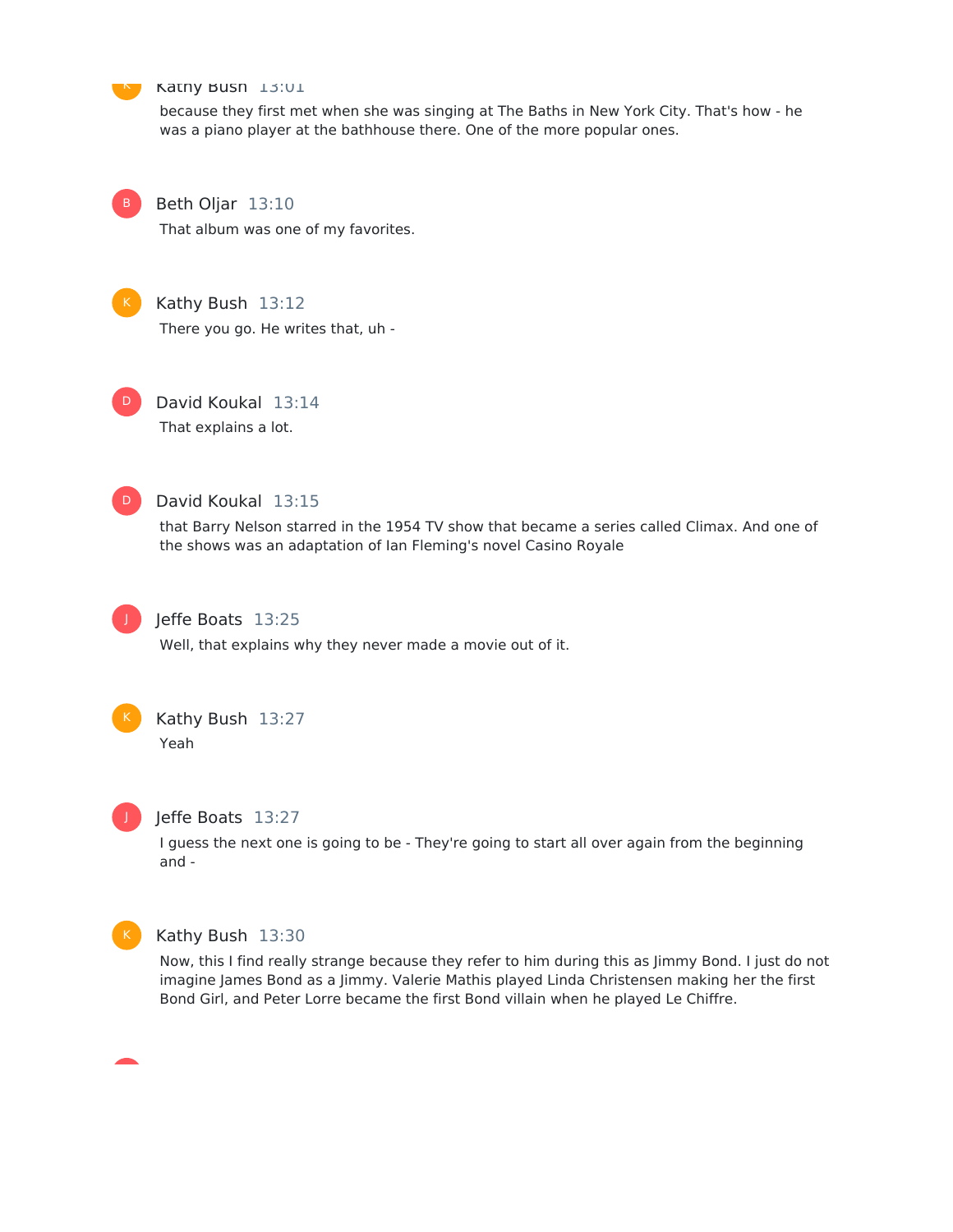J

### Jeffe Boats 13:51

Le Chiffre. Yeah, the midget.



#### Kathy Bush 13:53

Yeah, but Peter Lorre. That's an interesting role. Okay, "Sean Connery was not the original choice for the movie role of 007". Isn't that interesting. "And when I learned of this fact and who was considered for the role, I thought that this veteran actor would have made a great James Bond"

Beth Oljar 14:09

Cary Grant.

Kathy Bush 14:10 Who did I hear?

Beth Oljar 14:10 Cary Grant. B

Kathy Bush 14:11 Absolutely



David Koukal 14:12 Awesome. Yeah.

Beth Oljar 14:14 Because John Robbie in B



David Koukal 14:20 He'd actually be a funnier Bond, He seems really great in - D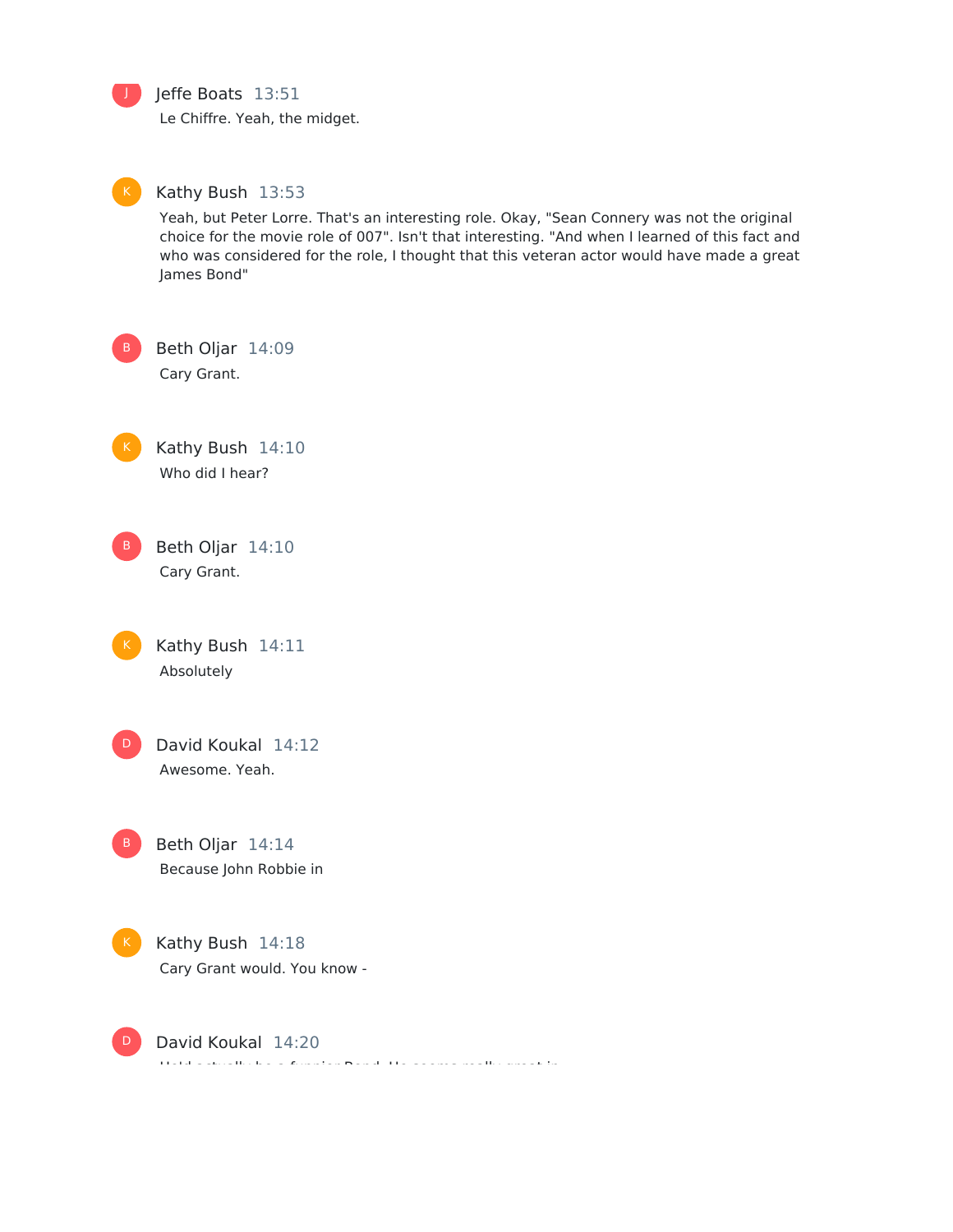He'd actually be a funnier Bond, He seems really great in -



Beth Oljar 14:20

He has that wonderful repertoire with Grace Kelly in that movie



Kathy Bush 14:27

I like his comment here. "Could you think of Mae West as a Bond girl? (Kathy laughs)



### Kathy Bush 14:32

No, I don't see Mae West as a Bond girl.



Sharon Vlahovich 14:32 No way!



### Jeffe Boats 14:35

Why don't you come up and shoot me some time.



#### Kathy Bush 14:36

The reason I love this - Tom worked at at the Borders where we taped live and he heard me make the comment how dismayed I was that, while there've been specials on WC Fields, I really never seen anything on May West who really had a Broadway career. She did a number of different things.



## Beth Oljar 14:52

He sent us those questions



#### Beth Oljar 14:53

He sent us those questions - on Mae West. so thank you, Tom.



#### Jerry Curtsinger 14:56

That was a cool place to go - once I found it. I don't cross Eight Mile all that much.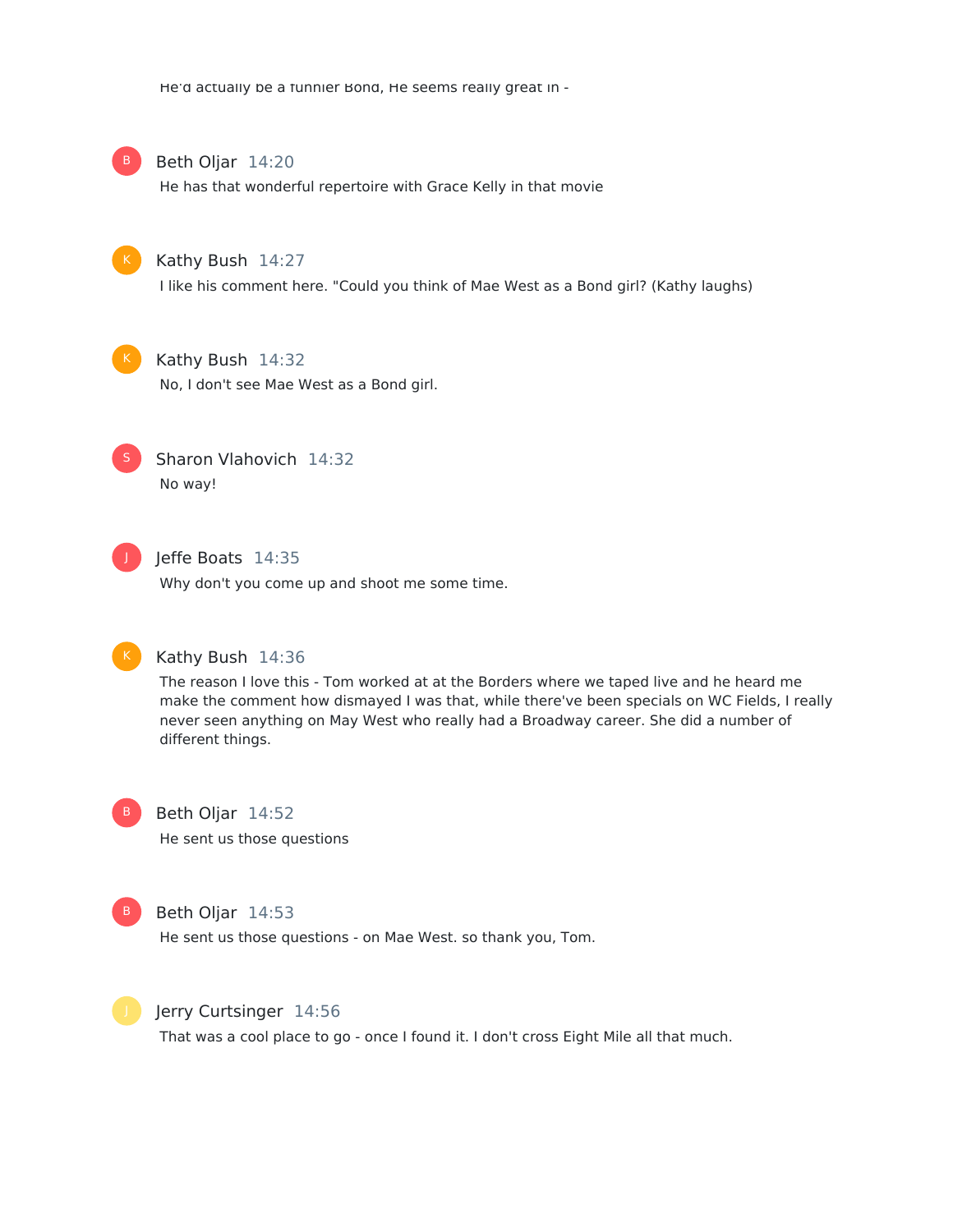

### Beth Oljar 15:00

Book 'em, Danno. (Kathy laughs)



#### Kathy Bush 15:00

Yeah, that was a little - Yeah, I know, I thought I was gonna have to get my passport stamped. Yeah, I kind of have that dissonance in that way. Okay. When assignments would take bond to the USA, he would often have the cooperation of the CIA and the help of CIA agent Felix Leiter. Many different actors played this role in the movies The first being Jack Lord.

Jerry Curtsinger 15:26 Tony Burke.



#### Kathy Bush 15:27

One actor, however, played the role of Felix twice. Who was it and in what movies did he play this role?



### David Koukal 15:34

By the way remember, we can't get anything else wrong.



### Kathy Bush 15:36

Yeah.



### Jeffe Boats 15:37

Yeah, you gotta get all 007 ones right.



### Kathy Bush 15:41

this is like - Oh, my gosh.



Beth Oljar 15:42

The best movies would be - I'll say Goldfinger and Live and Let Die.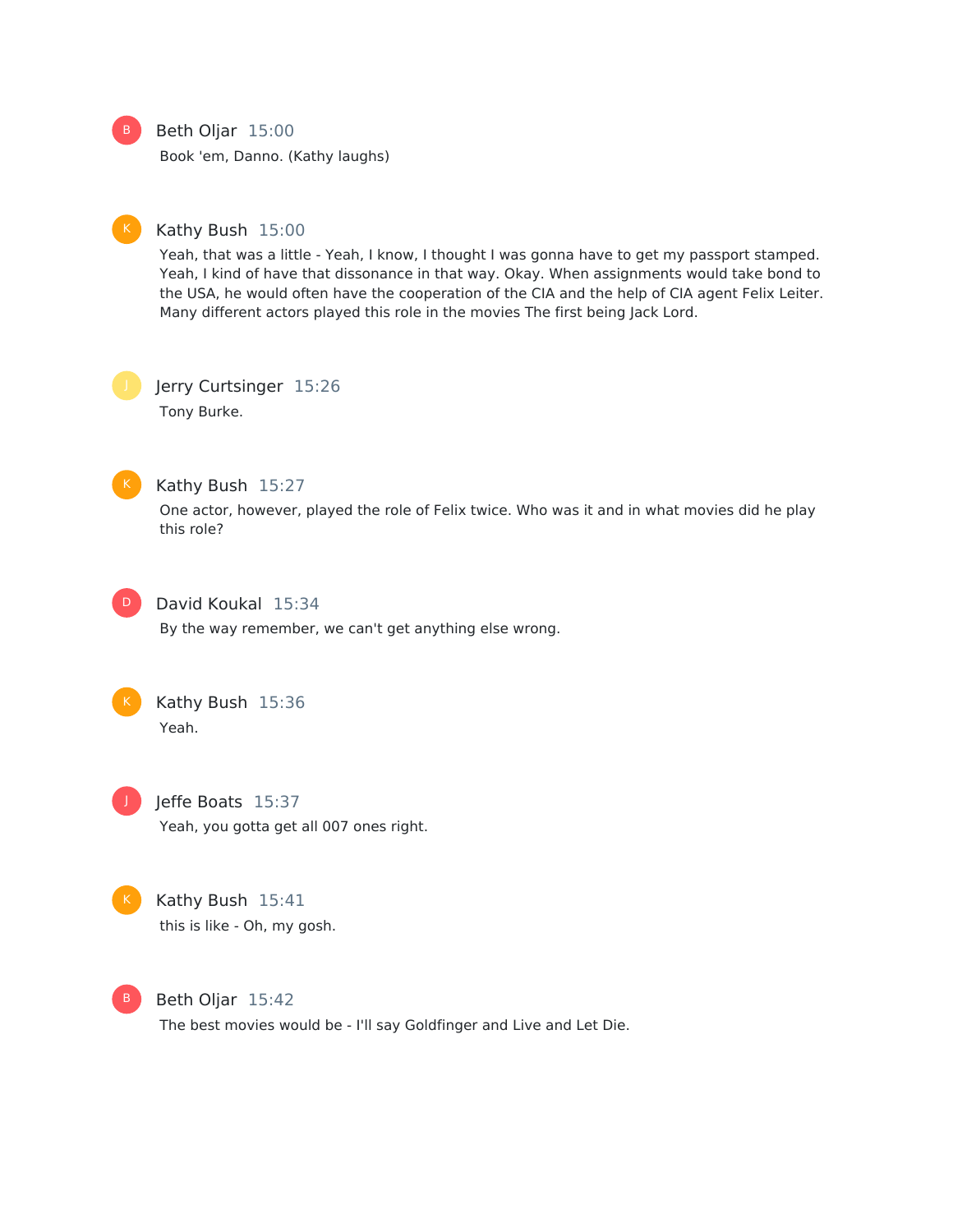#### K Kathy Bush 15:45

Live and Let Die is one of them. This is true.



### Jeffe Boats 15:48

And the next would be The Spy Who Loved Me.



### K Kathy Bush 15:50

No, it's another film that begins with an L. I can give you that clue.



### D David Koukal 15:53 Live and Let Die.



### K Kathy Bush 15:55

We did Love and Let Die. This, I think, is a later film. You need one to drive not to die.





Kathy Bush 16:04 There we are. Okay,

Jeffe Boats 16:05 Yeah, yeah, yeah.



Jeffe Boats 16:05 Wow! that's 1973 and 1989.

Beth Oljar 16:15 Felix Leiter. Okay.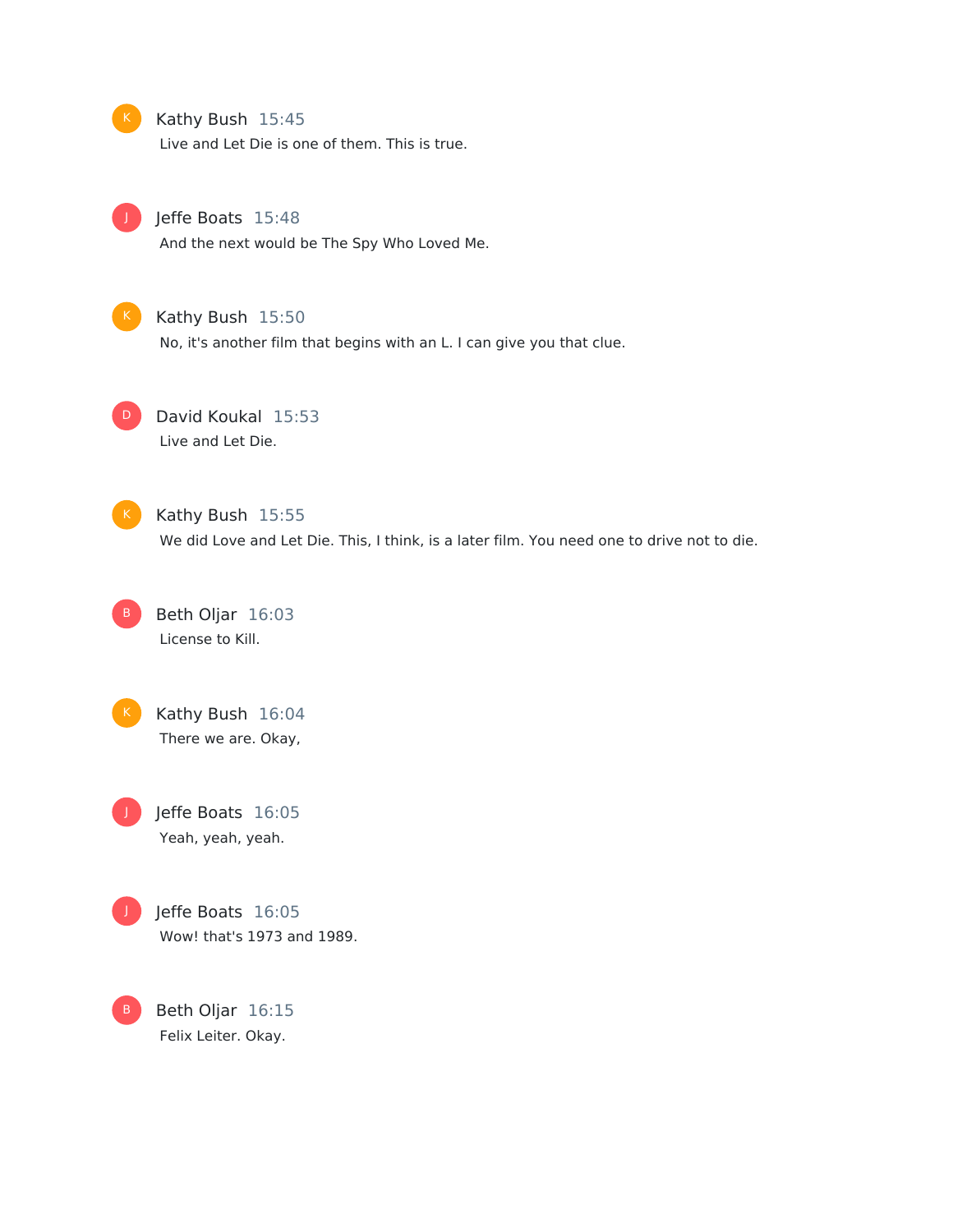| К | Kathy Bush 16:17 |  |
|---|------------------|--|
|   | Yeah.            |  |



Jeffe Boats 16:17 I'm terrible with last names.



Jeffe Boats 16:18 And I have never heard

Jerry Curtsinger 16:18 Lifeline out to Cubby Broccoli. (Kathy laughs)

Beth Oljar 16:21 Can we get the initials? B

> Kathy Bush 16:22 D H. As an Lawrence



Jeffe Boats 16:30

I think there should be a constitutional amendment banning the DH



Kathy Bush 16:33 Aw! so do I. It ruined baseball. Thank you.



Beth Oljar 16:37 David someone or other?



Kathy Bush 16:39 It's - David is the first name. Absolutely.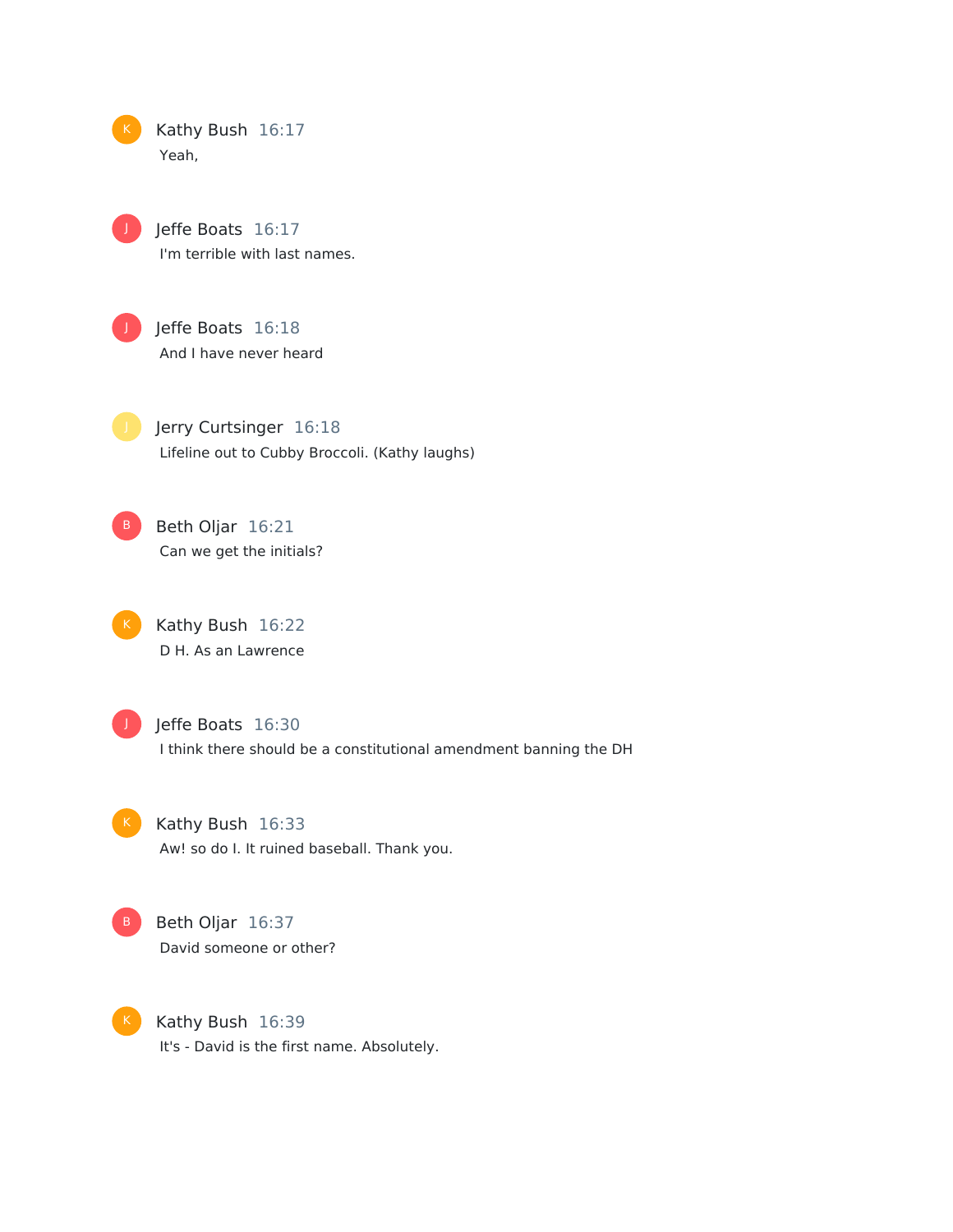#### Jerry Curtsinger 16:41

Okay. David Hall before his Rock Financial career.



### Kathy Bush 16:44

No, don't do that. Oh, this one - I'm only going to take off a half point for this, because Beth did get the first name, and it is some midterm time here at UD Mercy. David Hedison.

B

Oh, yeah.

Beth Oljar 16:54



Kathy Bush 16:55 Okay. I can't picture him.

Kathy Bush 16:58 Okay

Beth Oljar 16:58 He's a character actor. B



K

Beth Oljar 16:59 I can picture him.

Kathy Bush 17:00 British? American? Give me some more info on this guy.

David Koukal 17:02 So he's a CIA guy. D

Kathy Bush 17:03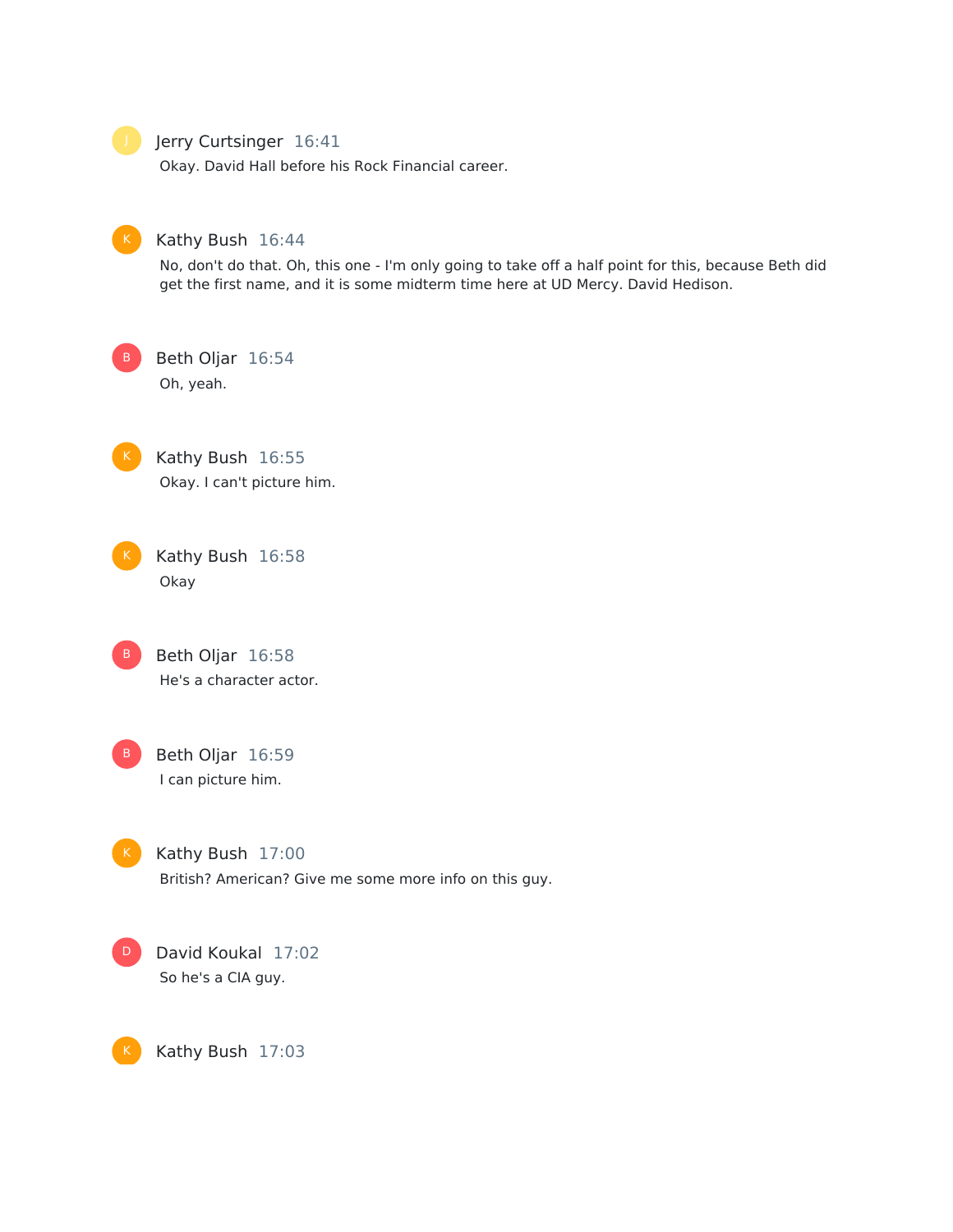Well,

Beth Oljar 17:04 He's Felix Leiter, dog. B

> Jerry Curtsinger 17:06 Yeah.

Kathy Bush 17:06 Okay, well, leave me be.



David Koukal 17:09 Or Canadians for that matter.



### K Kathy Bush 17:13

Yes, I always think of the Special Branch first. Okay. One a villain goes against 007, it is unlikely that he will be alive by the end of the movie. There are however, two notable exceptions. One was -



# Beth Oljar 17:26

Ernst Stavro Blofeld.



### Beth Oljar 17:29

Yes, the head of Spectre, who masterminded plots for global domination in the early Bond films and even pitted himself against Bond in three movies, and still managed to survive. Originally he was just a figure whose face was never shown to the audience, until Bond met him in You Only Live Twice On Her Majesty's Secret Service and Diamonds Are Forever. Named the three actors who played this character



Jeffe Boats 17:56 Telly Savalas was in -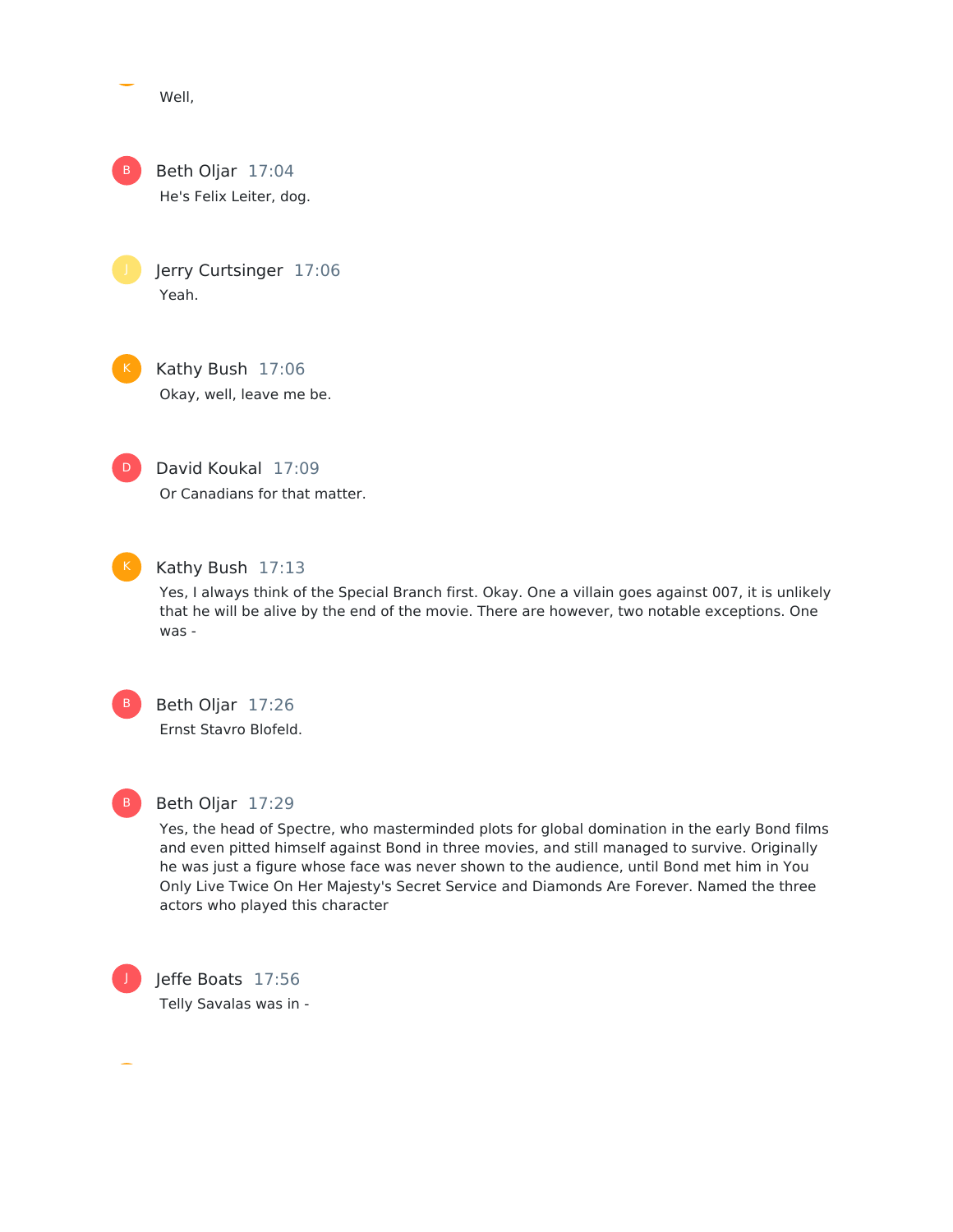

Jeffe Boats 17:58 My favorite.



J

### Beth Oljar 17:58

Donald Pleasence played him once, didn't he?



### Kathy Bush 17:59

Okay, but you've gotta name the film was on which Latham wants to me okay, but you got to name the film so -



### Jeffe Boats 18:03

Well, that was On Her Majesty's Secret Service.



### Kathy Bush 18:05

That's right. Okay. And Donald Pleasence. You're right. B-Dog. Do you know what film that was?



### David Koukal 18:09

You'd better pick up the third man.



Beth Oljar 18:10 Diamonds Are Forever.



#### Kathy Bush 18:12

There is Diamonds Are Forever. But this is a different film that -



### Jeffe Boats 18:15

Oh, you know who played in Diamonds Are Forever. That same guy who plays the criminologist in Rocky Horror. I can't think of his name though.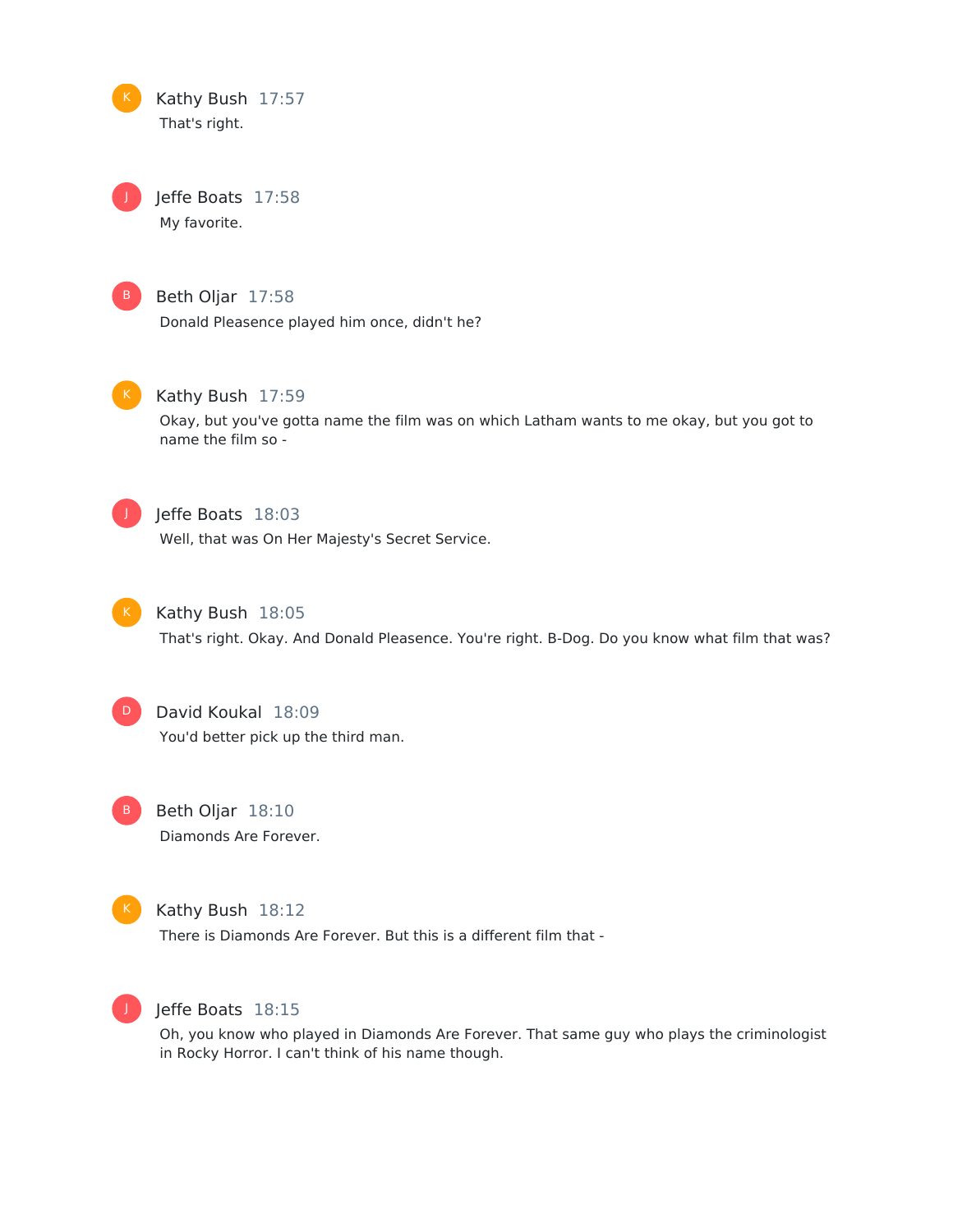

B Beth Oljar 18:21

I'm a Rocky Horror virgin. So



David Koukal 18:23 I would imagine that I've never seen that.



### Jeffe Boats 18:28

I can't think of his name though.



Kathy Bush 18:29 Well, we're gonna take a break and let's think about that.



Production Element 18:46 Ask The Professor FLASHBACK



### Production Element 18:54

You're listening to an encore presentation of a classic Ask the Professor program from October 2005



#### Kathy Bush 20:18

Okay, put down your lighters. And we're back with questions. These are some great questions on James Bond so in pretty tough standard here today.



### Jeffe Boats 20:29

I'm taking your classes from now on.



#### Kathy Bush 20:37

(Laughs) It's more important that you learn the stuff. That's the philosophy here.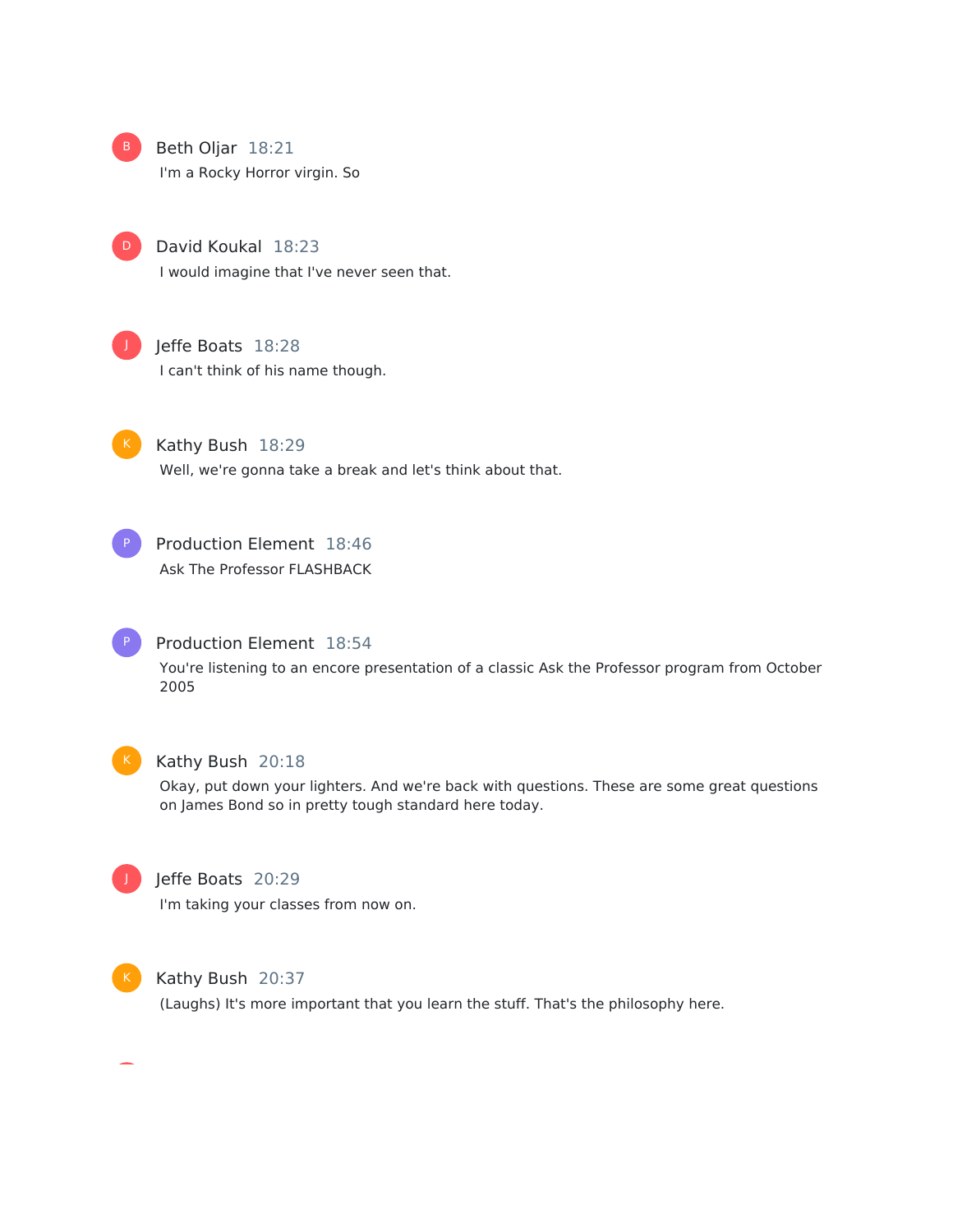

### Jeffe Boats 20:43

So, I can't remember that actor who was both Stavro, Blofeld and also in the Rocky Horror Picture Show. All I remember is he has the the rooster claw on his face.



#### Kathy Bush 20:51

You did get it right that he played Blofeld in Diamonds Are Forever. His first name is the same first name as our current dean in Liberal Arts & Education.



### Jerry Curtsinger 21:01

Charles



### Kathy Bush 21:02

And his last name. Let's see.



### Jeffe Boats 21:06

As soon as you say it, I'm going to be able to picture it on the screen dripping red blood. (The professors laugh)



### Kathy Bush 21:11

I don't know if I want to say it now,



#### Kathy Bush 21:13

No, not Charles Durning. The second name is the same name - or the same thing as a really kind of mundane boring color or sky in November.

Beth Oljar 21:29 Dun?

Kathy Bush 21:30 Not dun but -

Beth Olian 21.31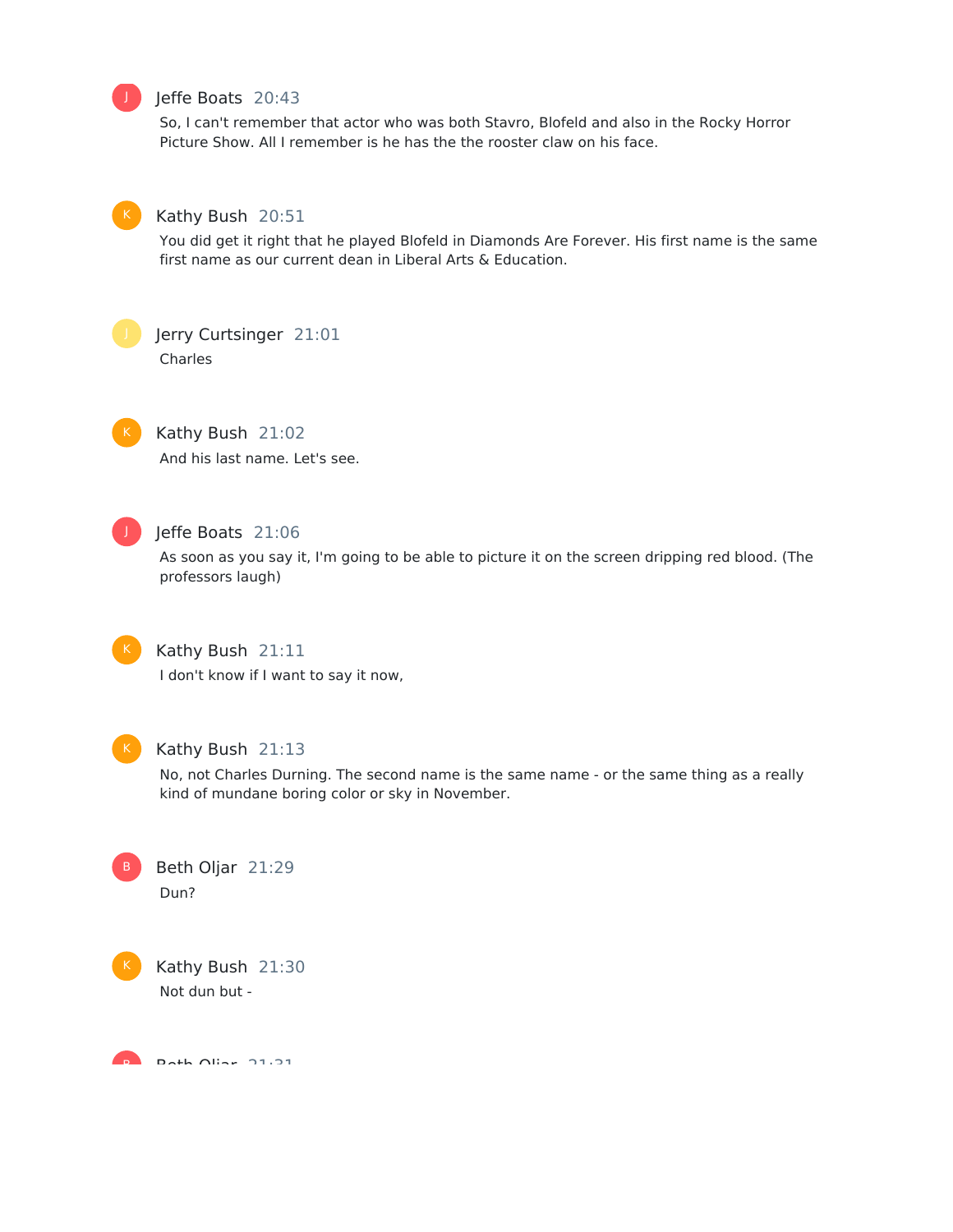Beth Oljar 21:31 Gray B

Kathy Bush 21:31 Gray. There it is Charles Gray



Jeffe Boats 21:33 As the criminologist.



Kathy Bush 21:35

There you go. And Beth, you you had mentioned Donald Pleasence before. You just need to tell us what film it was.



Beth Oljar 21:41 Oh, um



Jeffe Boats 21:44 It's got to be then, uh



B Beth Oljar 21:46 It's not Die -

K Kathy Bush  $21:46$ Think reincarnation, but limited reincarnation.



B Beth Oljar 21:50 You Only Live Twice

Kathy Bush 21:51 There we go. Okay, so that's it. All right.  $K$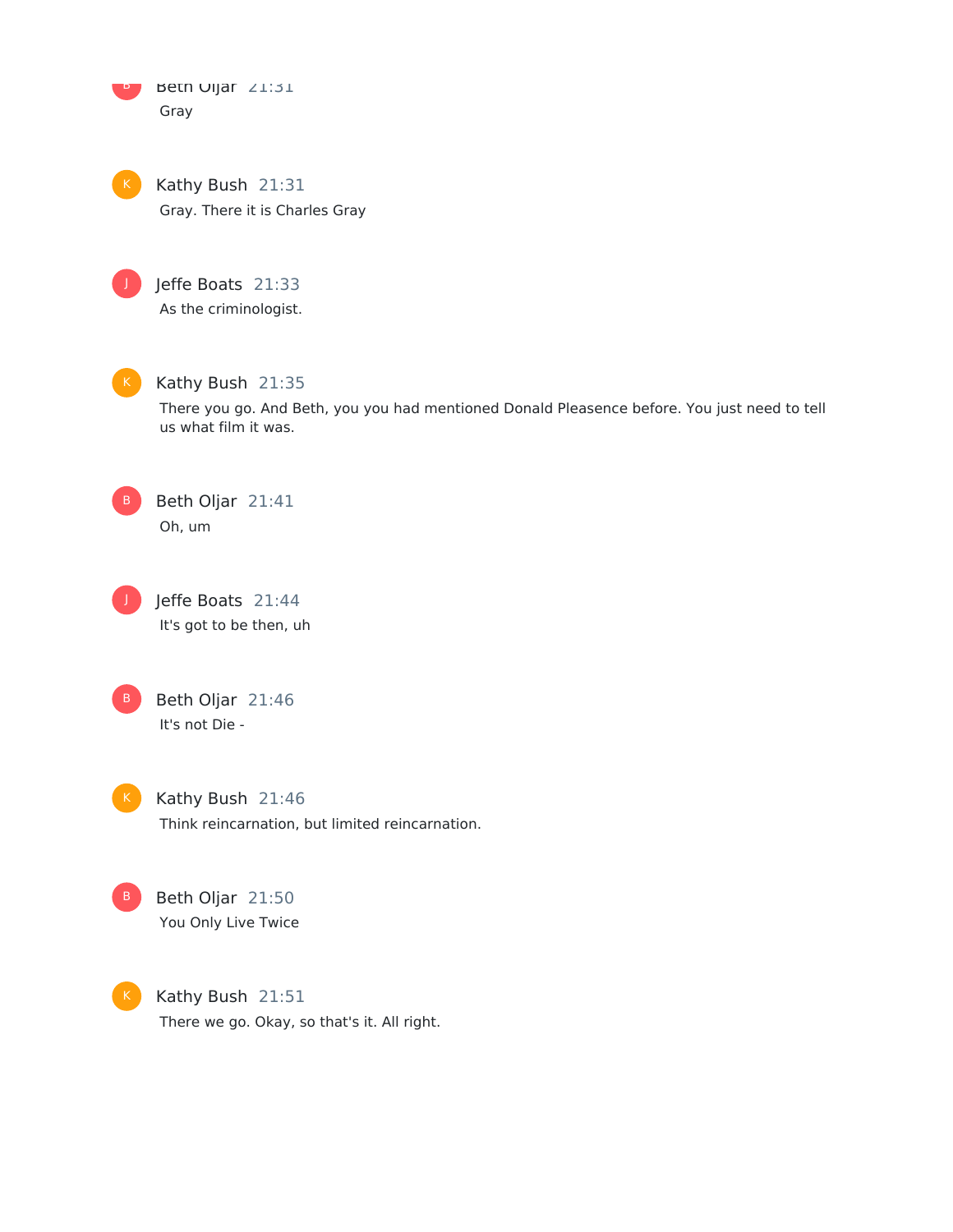| David Koukal 21:53 |  |
|--------------------|--|
| Good clue.         |  |

Kathy Bush 21:54 Okay.



Beth Oljar 21:55 We love Donald Pleasence.

Kathy Bush 21:57 Yeah, good actor.



Jerry Curtsinger 21:58 Very good actor.

David Koukal 21:58 Very underrated. D



Kathy Bush 21:58

Yeah. This other villain faced James Bond twice, once in The Spy Who Loved Me and again in Moonraker.



Beth Oljar 22:05 Jaws. Richard Kiel. (Kathy and Sharon laugh)



B Beth Oljar 22:06

The Spy Who Loved Me has the best of the theme songs because it's Carly Simon.

Jeffe Boats 22:17 Yeah.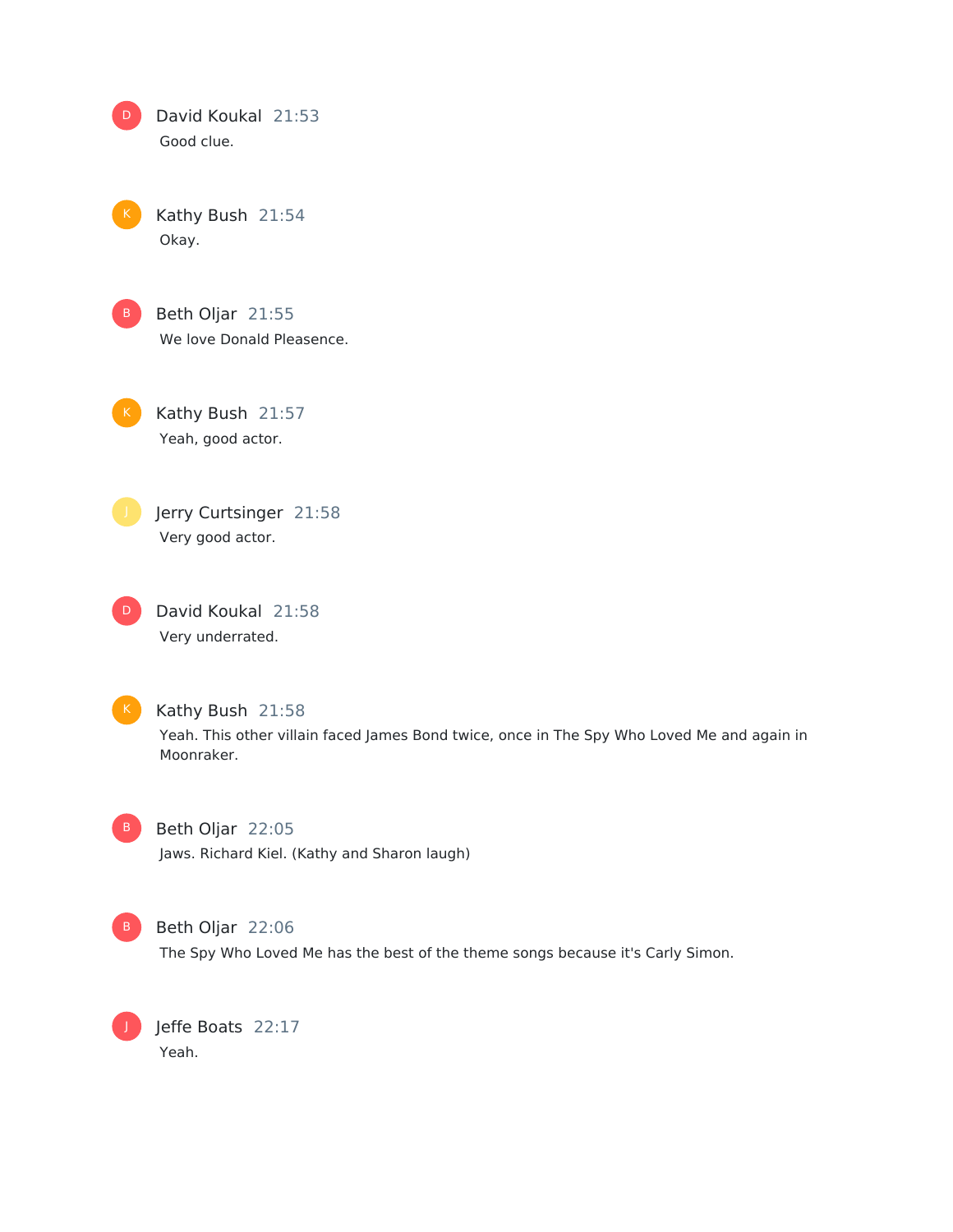

### Kathy Bush 22:18

Oh, Nobody Does It Better.



#### Beth Oljar 22:20

Live And Let Die is a close second though. So



#### Kathy Bush 22:22

It is. You got it. And so we'll just finish the question, Dawg.



David Koukal 22:26

Yeah, do you mind?



### Kathy Bush 22:28

No, no. If you know it, you gotta say it. His name was a bit of a joke referring to a Steven Spielberg blockbuster that was released about a year before The Spy Who Loved Me. This Bond girl was known to American TV viewers before she starred with George Lazenby in On Her Majesty's Secret Service. Yes. And what part did she play on the adventure



Beth Oljar 22:57 Emma Peel

Jerry Curtsinger 22:59 She was not the first -



### Kathy Bush 23:00

No, she wasn't the first. That's right.



### Jeffe Boats 23:02

There was Honor Blackman and then there was -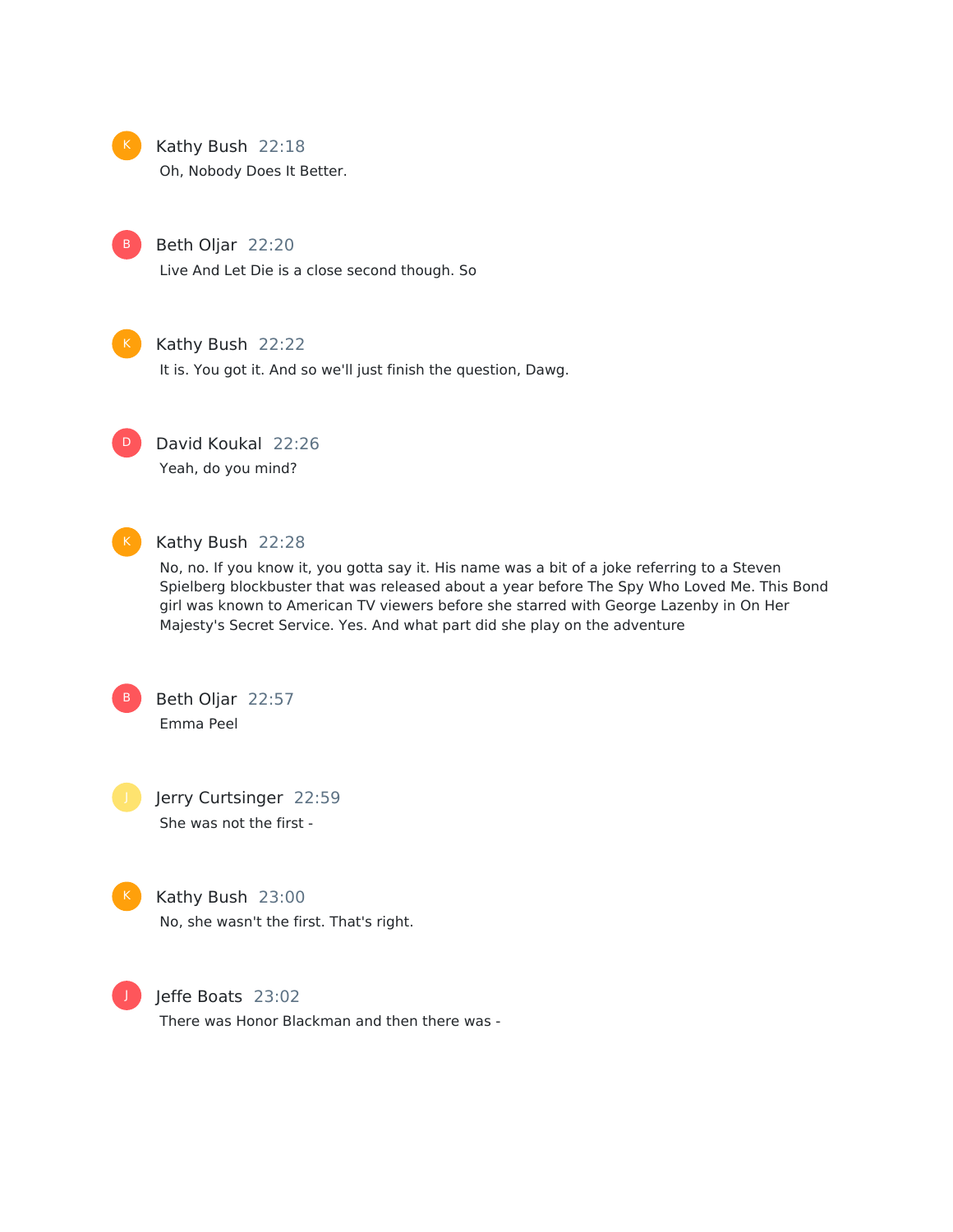**July Jerry Curtsinger 23:04** The third one was Linda Thorson.

Kathy Bush 23:05 That's right.

Jerry Curtsinger 23:06 I think she was a second one.

K Kathy Bush 23:07 She was the second. Diana was in the middle of that.

**Julie** Jerry Curtsinger 23:09 My wife bought me that set of videos

Kathy Bush 23:11 ah,

**Julie** Jerry Curtsinger 23:11 I'm not sure where I put it but it's somewhere in the basement.

B Beth Oljar 23:15 The Diana Rigg Avengers?



B Beth Oljar 23:17 Drew is so in love with Diana Rigg in The Avengers.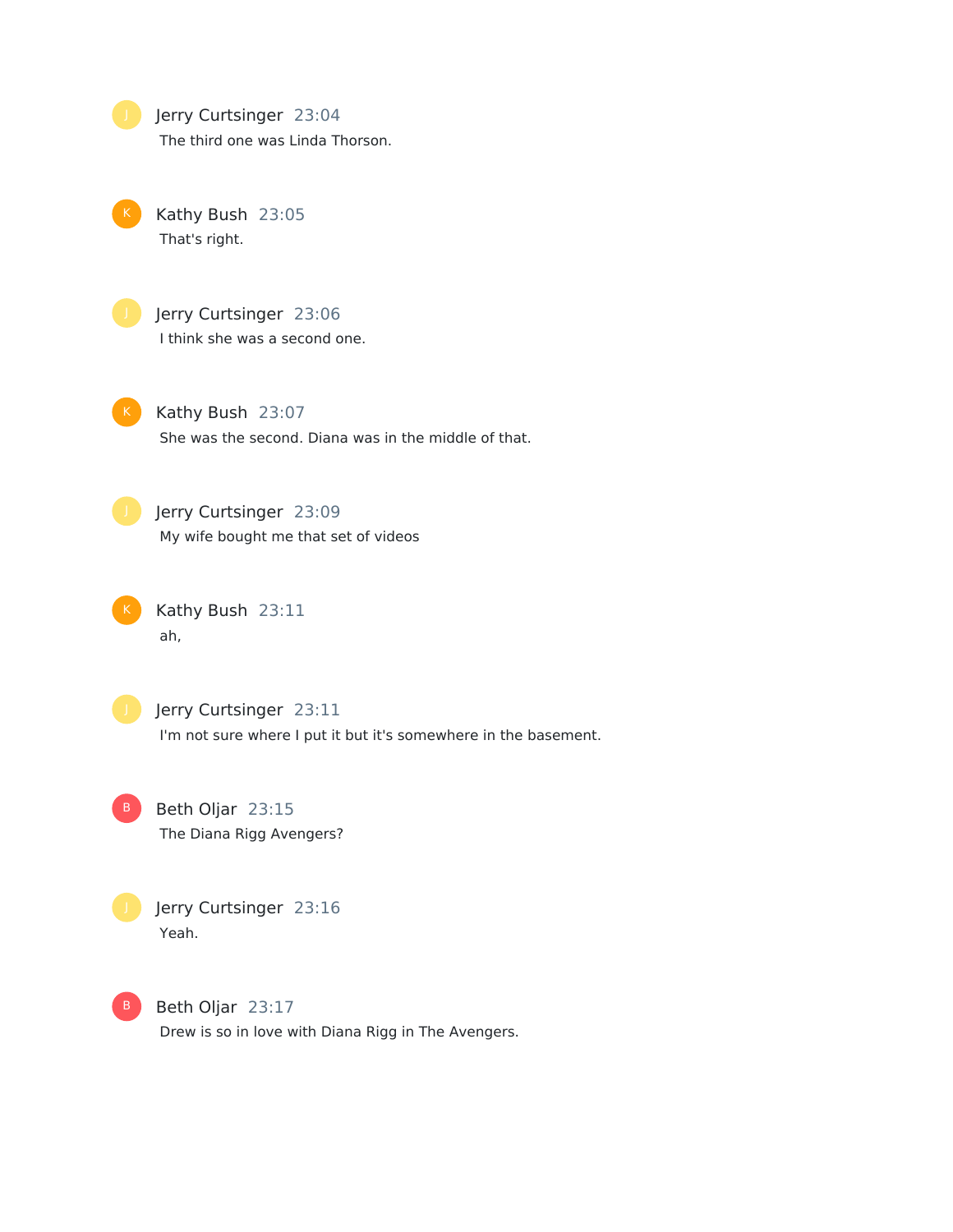### Kathy Bush 23:19

Is it her Diana Rigg kick-me boots?



### Jeffe Boats 23:21

If she wore the catsuit on Masterpiece Theater, people would actually watch it.



### David Koukal 23:21

It's the catsuit - obviously.



### Kathy Bush 23:30

She actually has played - The one role that she played that I thought was absolutely diabolical, was Mother Love, that she played on a PBS series - where her ex husband was David McCallum - who remarried. And she was so insanely jealous when the son got married that she began to go out and poison, you know, potential suitors and then the wife and she used marzipan to hide her -



## Beth Oljar 23:52

It sounds like Sweeney Todd.



#### Kathy Bush 23:54

It was. She was so evil in this film, but so passively aggressive evil.



#### Beth Oljar 23:58

She's funny, she's hilariously funny in Maggie Smith and Evil Under The Sun.



### Kathy Bush 24:02 Yes



Beth Oljar 24:03 They have great back and forth.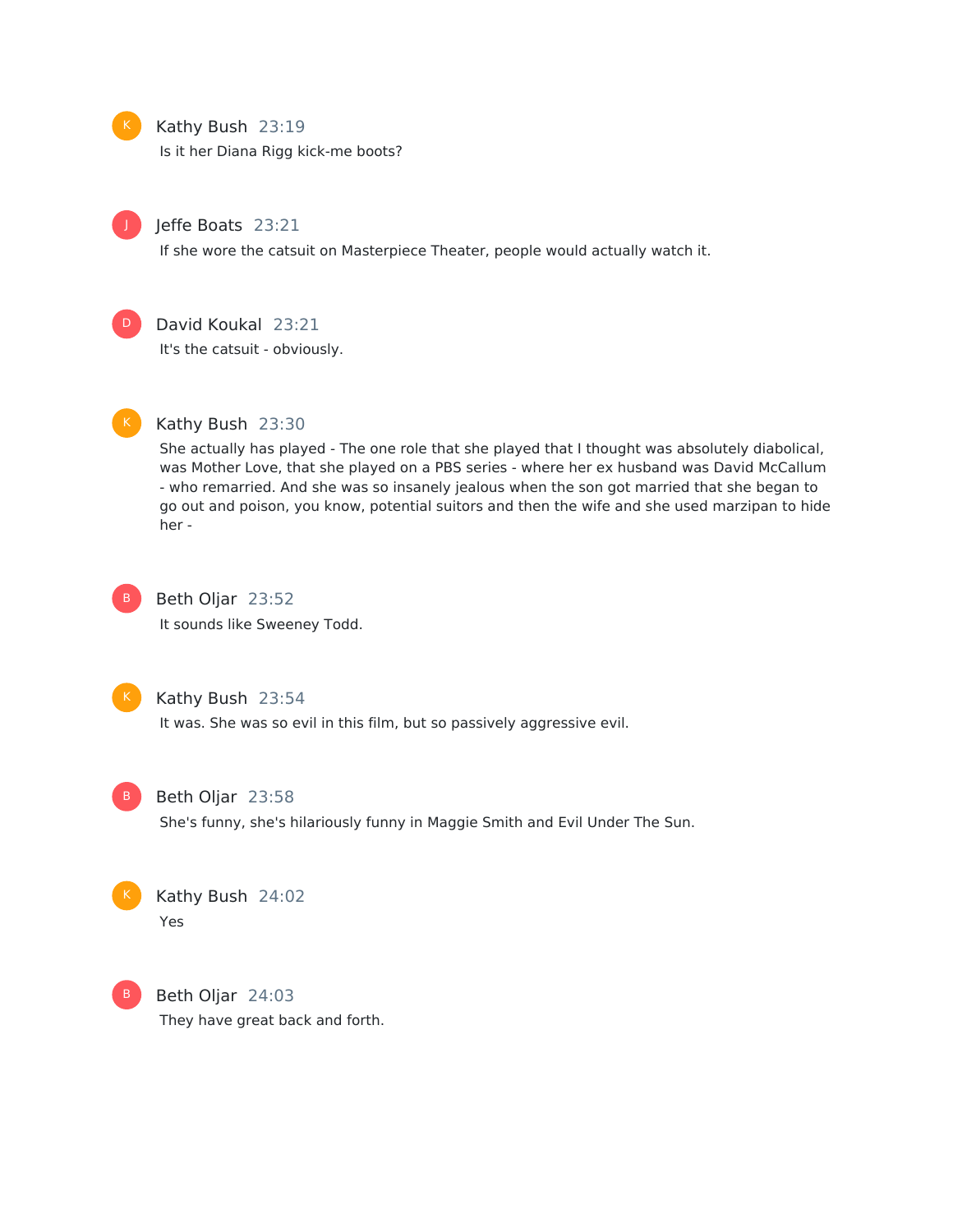#### B Beth Oljar 24:03

No, it wasn't the very next one. It was later



#### Kathy Bush 24:03

Very very good that way. Her character ended up married to 007 - even though she got killed in the end. And that Bond evenged her death in the next film. It's kind of interesting.



#### Kathy Bush 24:16

Oh - well, he just indicates the next one. So -

Jeffe Boats 24:19 Well, we get a point back. J





Beth Oljar 24:23

And the wife's name was Tracy So we should get a point for that.



Kathy Bush 24:25 Okay. Wow.



Jeffe Boats 24:25 If it works for our students -



David Koukal 24:31

I was gonna say - This is so familiar to me.



Kathy Bush 24:34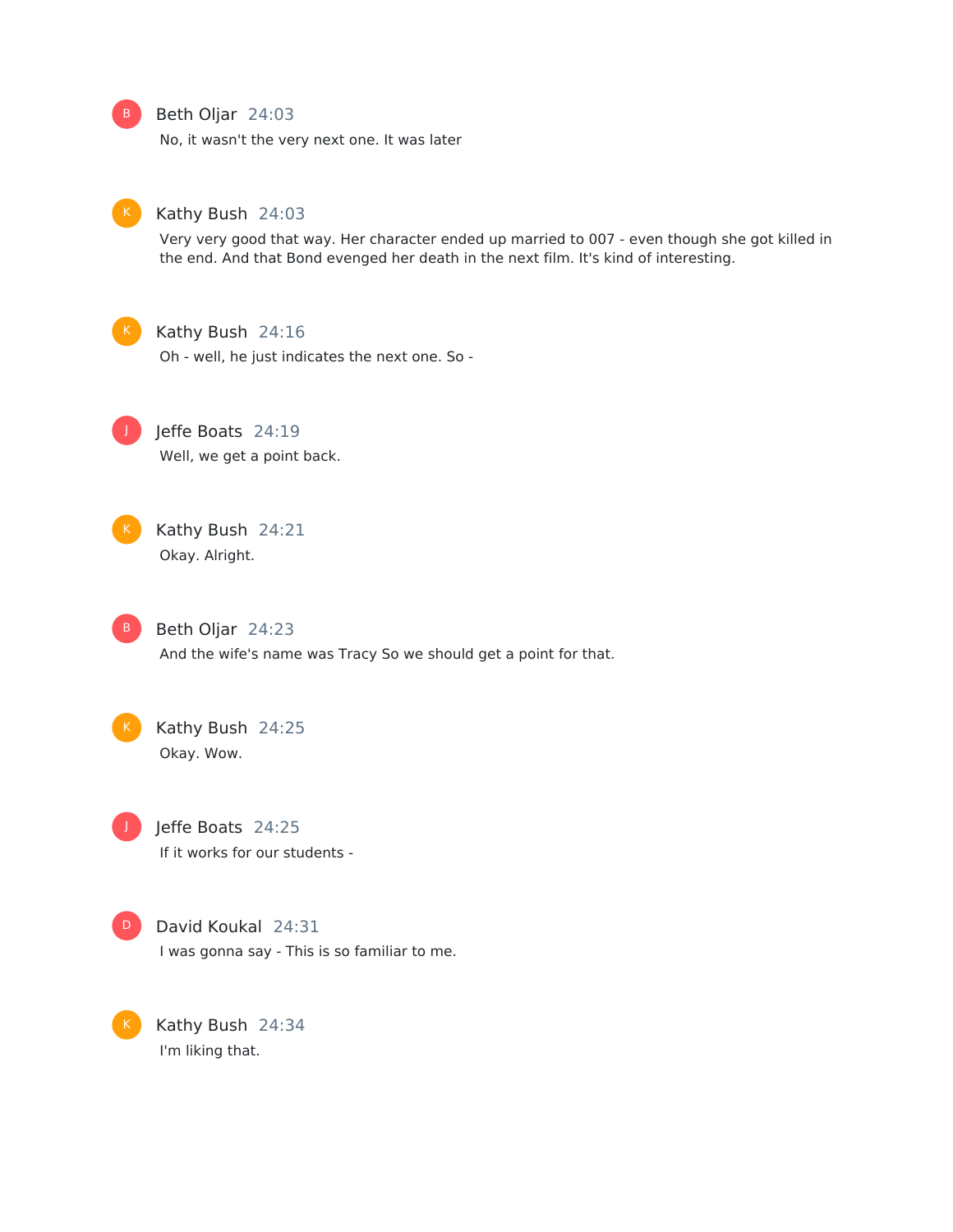

### David Koukal 24:35

They're always nickel and diming me for points.



#### Kathy Bush 24:37

Absolutely. One of the traditions of the Bond films is to have a big name talent sing the title song of the film. Some artists who have had this honor are Shirley Bassey, Tom Jones, Paul McCartney and Wings, Tina Turner and Madonna. However, there are three Bond movies that just have an instrumental that plays over the opening credits. What movies are these?



#### Jeffe Boats 25:01

Doctor No, of course, because that's the James Bond theme by John Barry.



Kathy Bush 25:04 Yes. All right.



Jeffe Boats 25:05 On Her Majesty's Secret Service.



Kathy Bush 25:06 Yes.

Jeffe Boats 25:07 And - J



Kathy Bush 25:09 One more. Think Eastern European.

Jeffe Boats 25:12 From Russia With Love?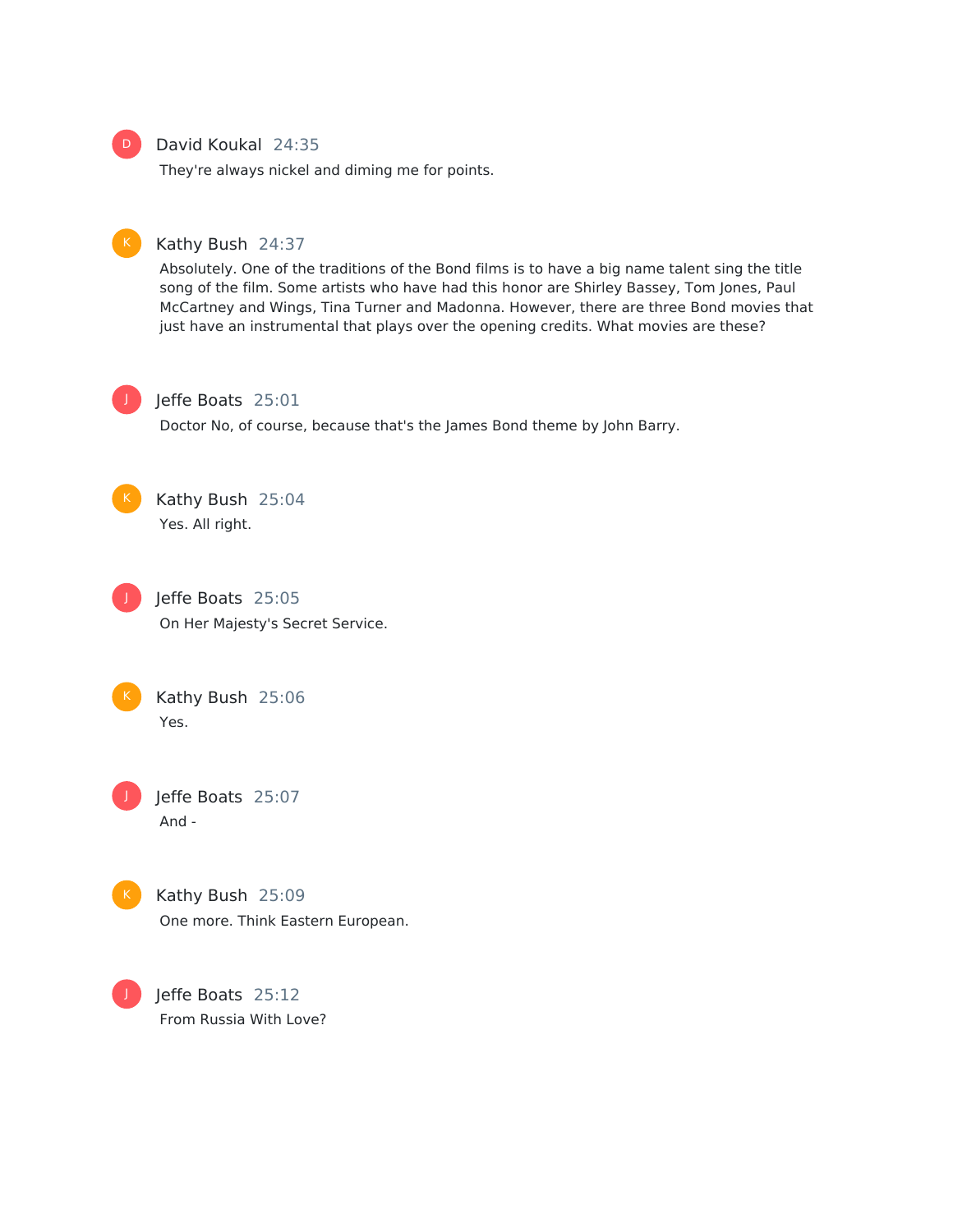### Kathy Bush 25:13

There you are now.

J

### Jeffe Boats 25:14

Oh, that's right. It has words but not in the opening title song.



### Kathy Bush 25:16

That's right. It just plays over that. Okay. While noone sang over the titles in From Russia With Love, someone did sing it when the film ended.



Jeffe Boats 25:26 Mm-hm







### Kathy Bush 25:30

Okay, well, let's go. We'll try some clues here. First name is the same name as the missing professor from Biochem here today,



Kathy Bush 25:39 Matt.

Beth Oljar 25:39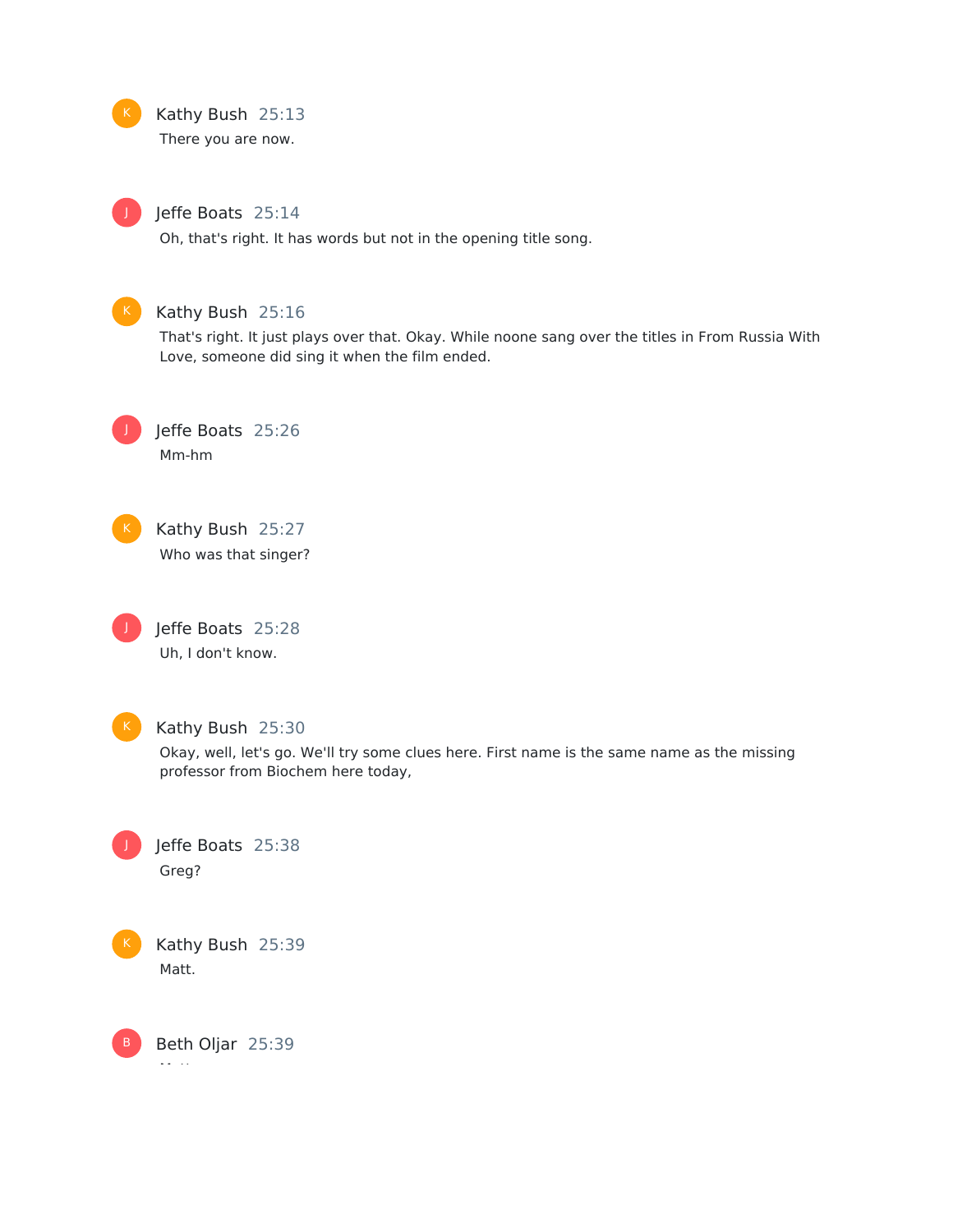Matt.



Jeffe Boats 25:40

Okay. (The professors laugh)



Kathy Bush 25:43 Well, no, I mean, he teaches Biology.



### Beth Oljar 25:45

How long have you been a panelist on this show?



### Jeffe Boats 25:48

I'm sorry. Give me a break. I don't pay attention to you people. What's your name anyway. (More laughter)



### Kathy Bush 25:52

Okay. That's right. And the last name is the same name of a town south of us - very close to a nuclear power plant. So it's the same - His last name is alliterative. And it has the same name as the city near the Toledo Ohio border.



Jerry Curtsinger 26:11 Monroe.



Kathy Bush 26:12 That's right. Matt Monroe.



K

Beth Oljar 26:13 I've never heard of him.

Kathy Bush 26:14 Who is Matt Monroe?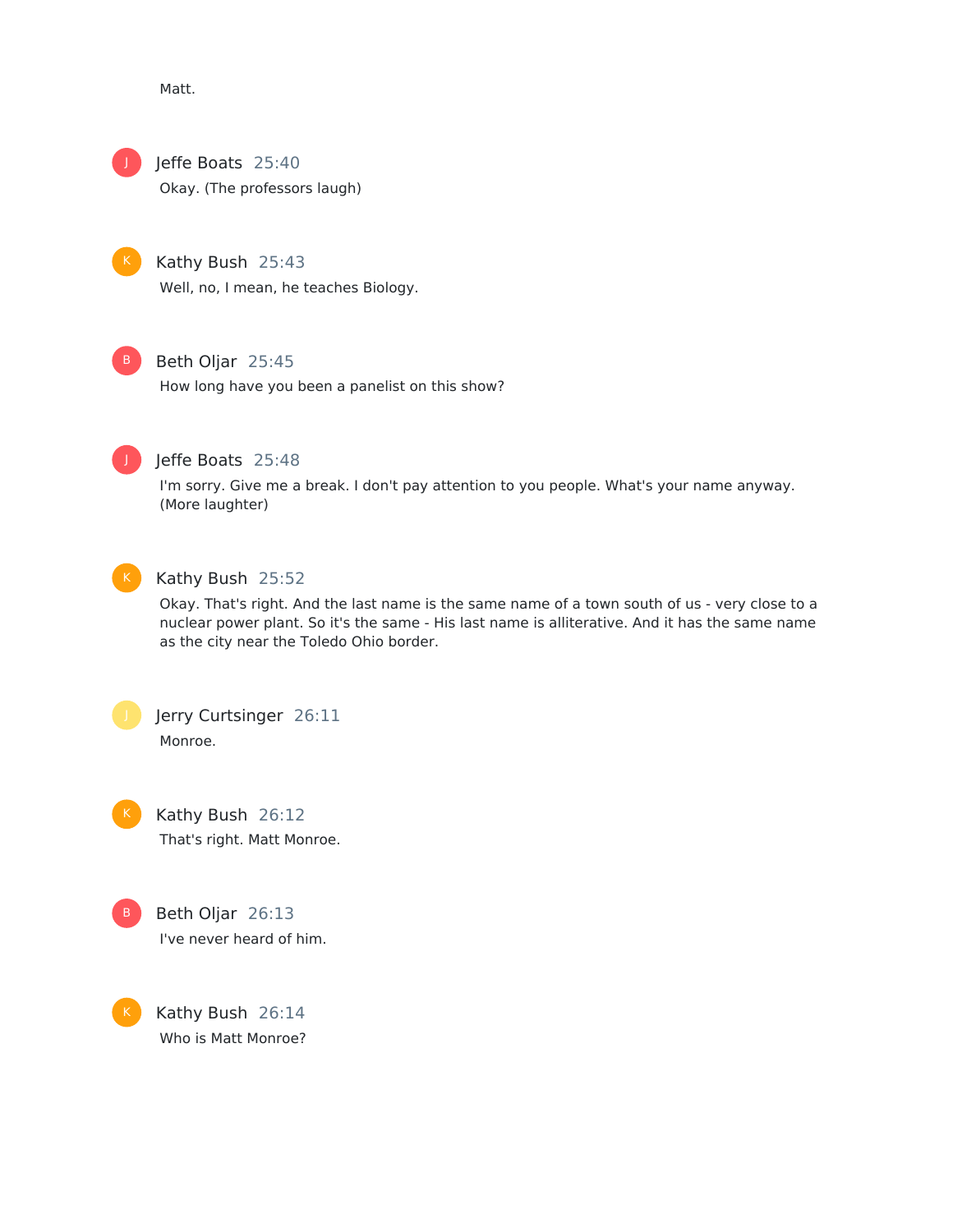Jerry Curtsinger 26:15 I don't know.



Jeffe Boats 26:17

That was his 15 minutes, I think, right there.



Sharon Vlahovich 26:18 Okay.



#### Kathy Bush 26:19

We should elongate this. I think it was only about three and a half. Can we give him a little more here? Canwe do that?



### David Koukal 26:25

Actually, we are in the middle of his 15 minutes.



Kathy Bush 26:27 There we go.



### Beth Oljar 26:28

Die Another Day is actually a good Bond film because it starts with him being captured by the North Koreans and tortured and -



### Kathy Bush 26:36

So we're gonna save this question for the panel til next time, but let me thank today's panel and special guests. Professor Koukal.



David Koukal 26:42 Glad to be here.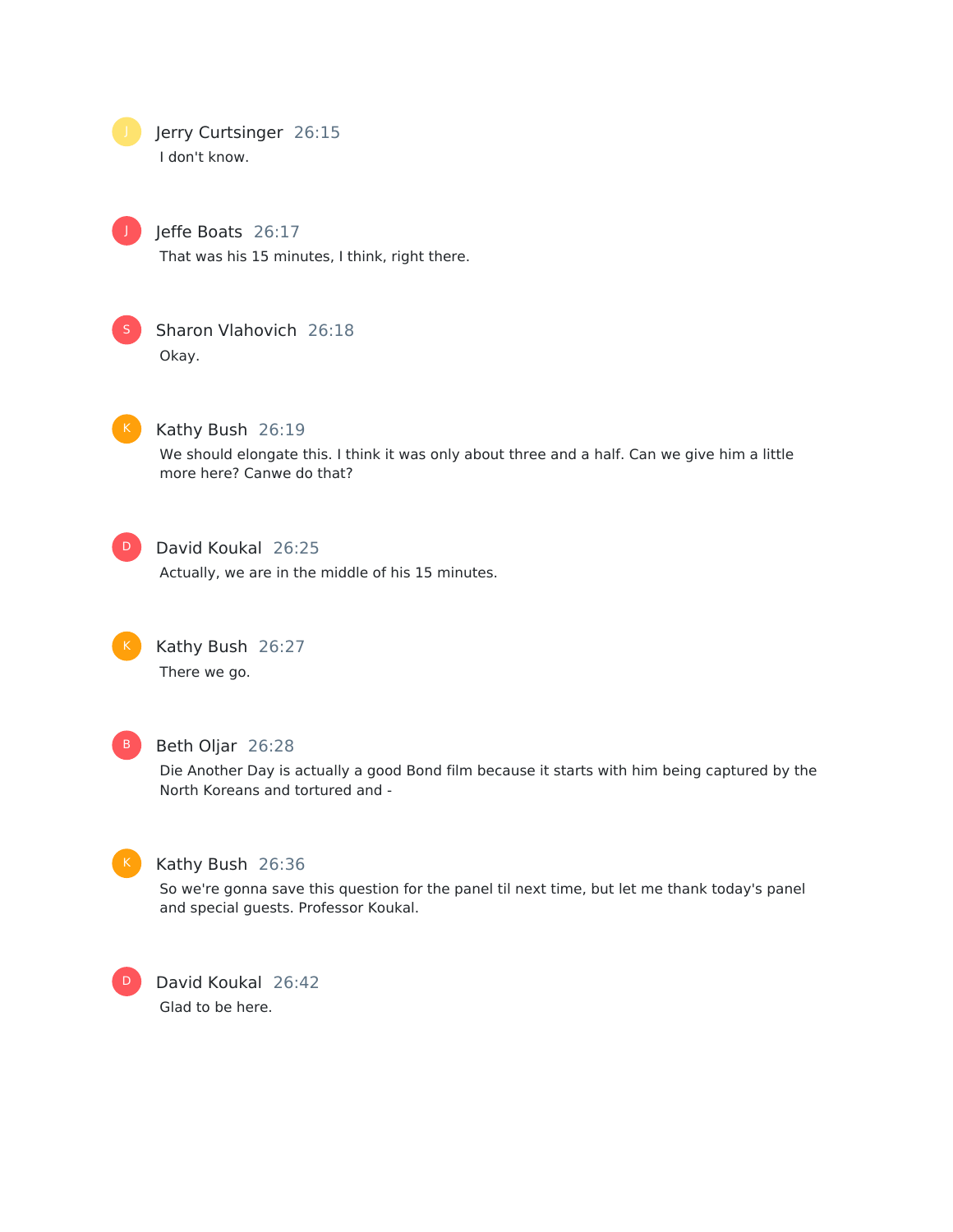Kathy Bush 26:43 Visiting Professor Sharon Vlahovich.

Sharon Vlahovich 26:46 It was fun to be here. S



Kathy Bush 26:48 Professor Curtsinger.

Jerry Curtsinger 26:49 Oh, Nantucket Nectars for everyone.



Kathy Bush 26:50 Yum, yum, yum. Professor Boats



Jeffe Boats 26:52

Oh, if I'm captured, I'll give my name, rank and serial number. Jeffe Boats, Associate Professor, 3.14159



Kathy Bush 26:57 Good man. And Professor Oljar.

Production Element 27:05 (Ask The Professor FLASHBACK)



### Kathy Bush 27:06

Ask The Professor is transcribed in the facilities of the broadcast hub of the Briggs Building on the University of Detroit Mercy's McNichols campus. Ask The Professor is produced, directed, witnessed, everything. He does it all, but Michael Jayson, and our executive producer is Dr. Vivian Dicks. So until next week, I'm your host, Kathy Bush, go lady Titans, number one in the nation with that GPA. We love you.